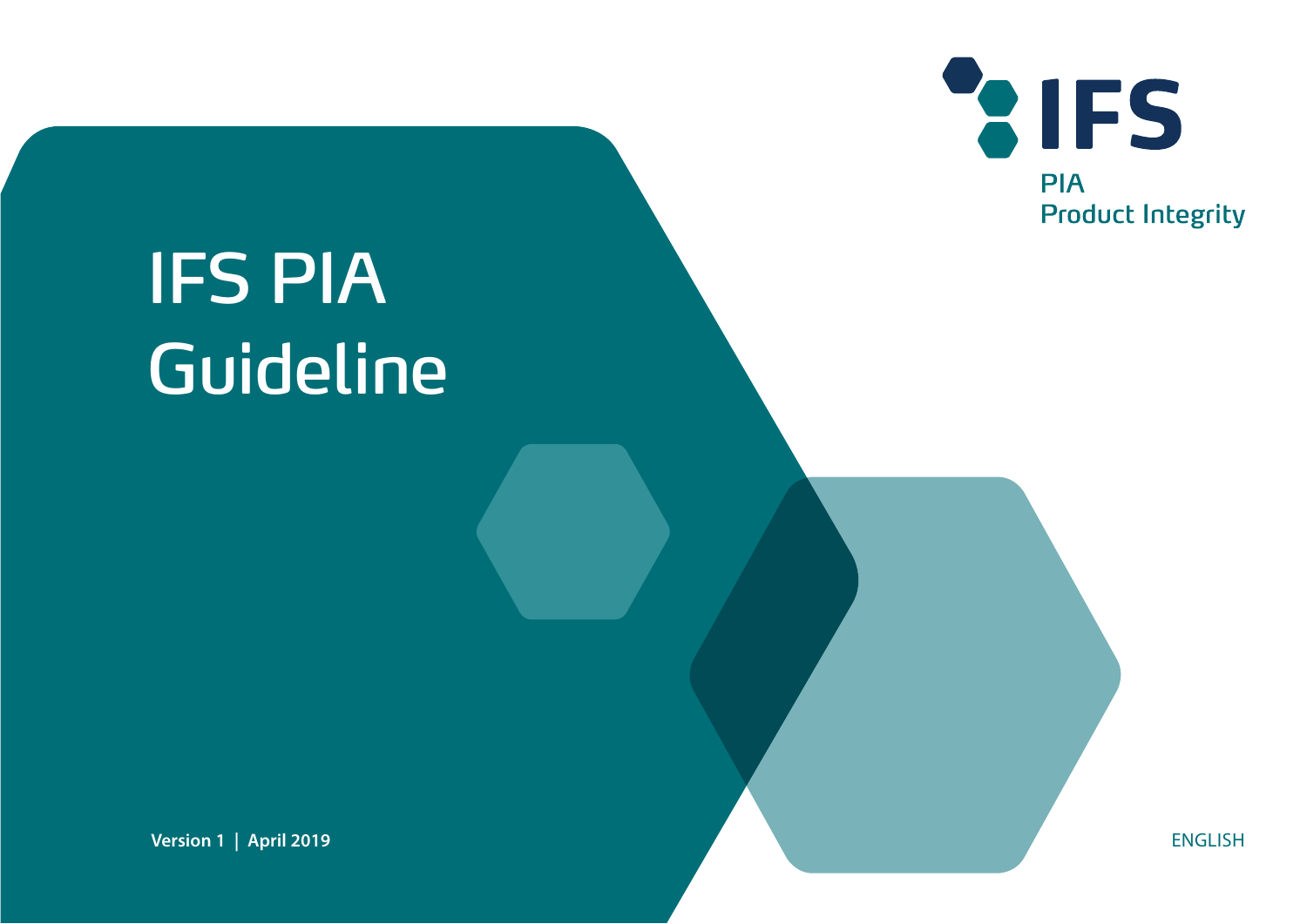#### **CONTENT**

| $\mathbf{1}$   | <b>Management Commitment &amp; Company Culture</b>     | 3  |
|----------------|--------------------------------------------------------|----|
| 2 <sup>1</sup> | <b>Supply Chain and Subcontractors</b>                 | 7  |
| $\overline{3}$ | <b>Claims and Certificates</b>                         | 10 |
| 4              | <b>Product &amp; Process Integrity Risk Management</b> | 13 |
| 5 <sup>5</sup> | <b>Traceability and Batch Balance</b>                  | 16 |
| 6              | <b>Product Integrity Management System</b>             | 20 |
| $\overline{7}$ | <b>Product Integrity Financial Management</b>          | 23 |
|                | <b>Professional conclusion of the assessor</b>         | 26 |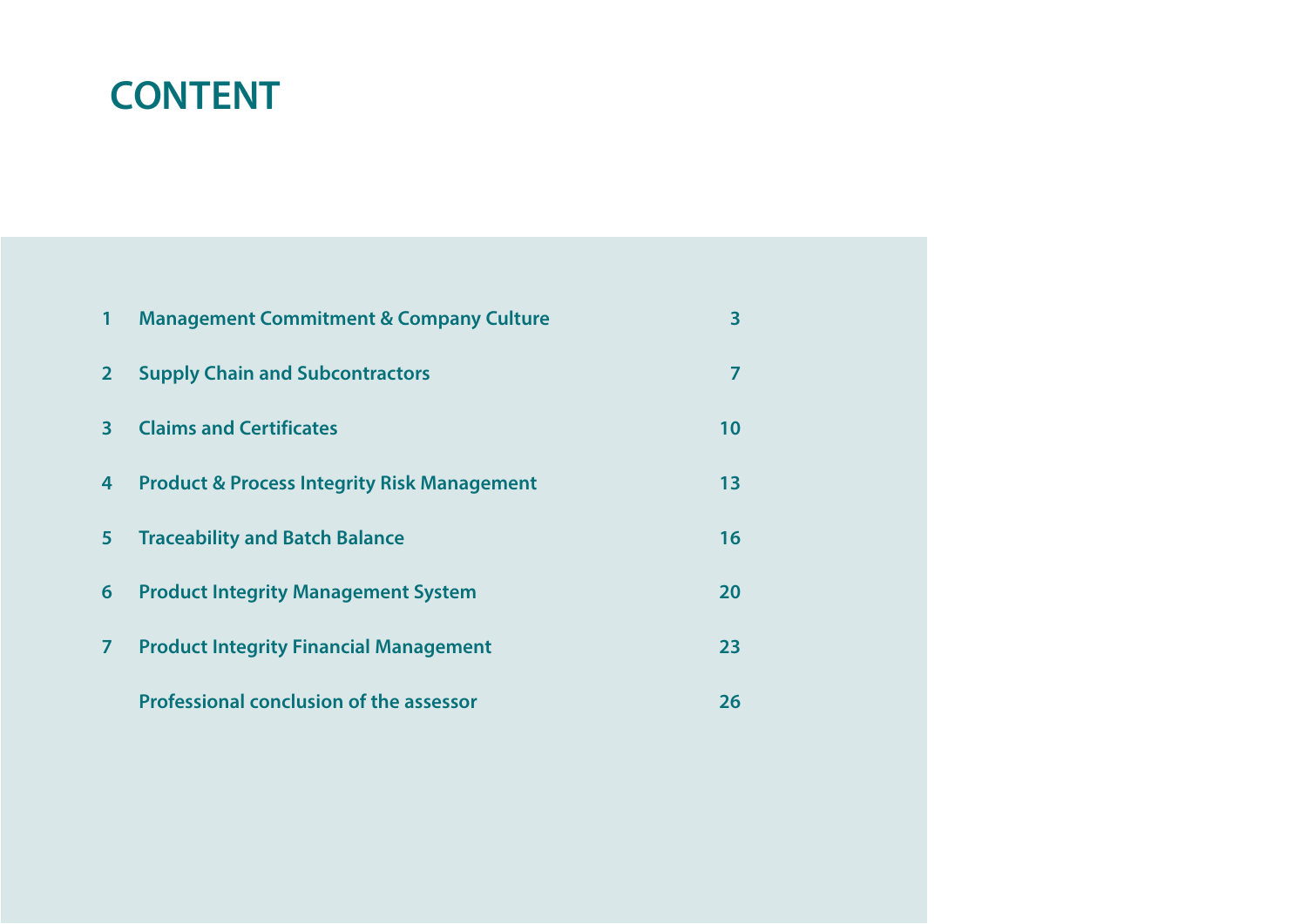#### Management Commitment **1**& Company Culture

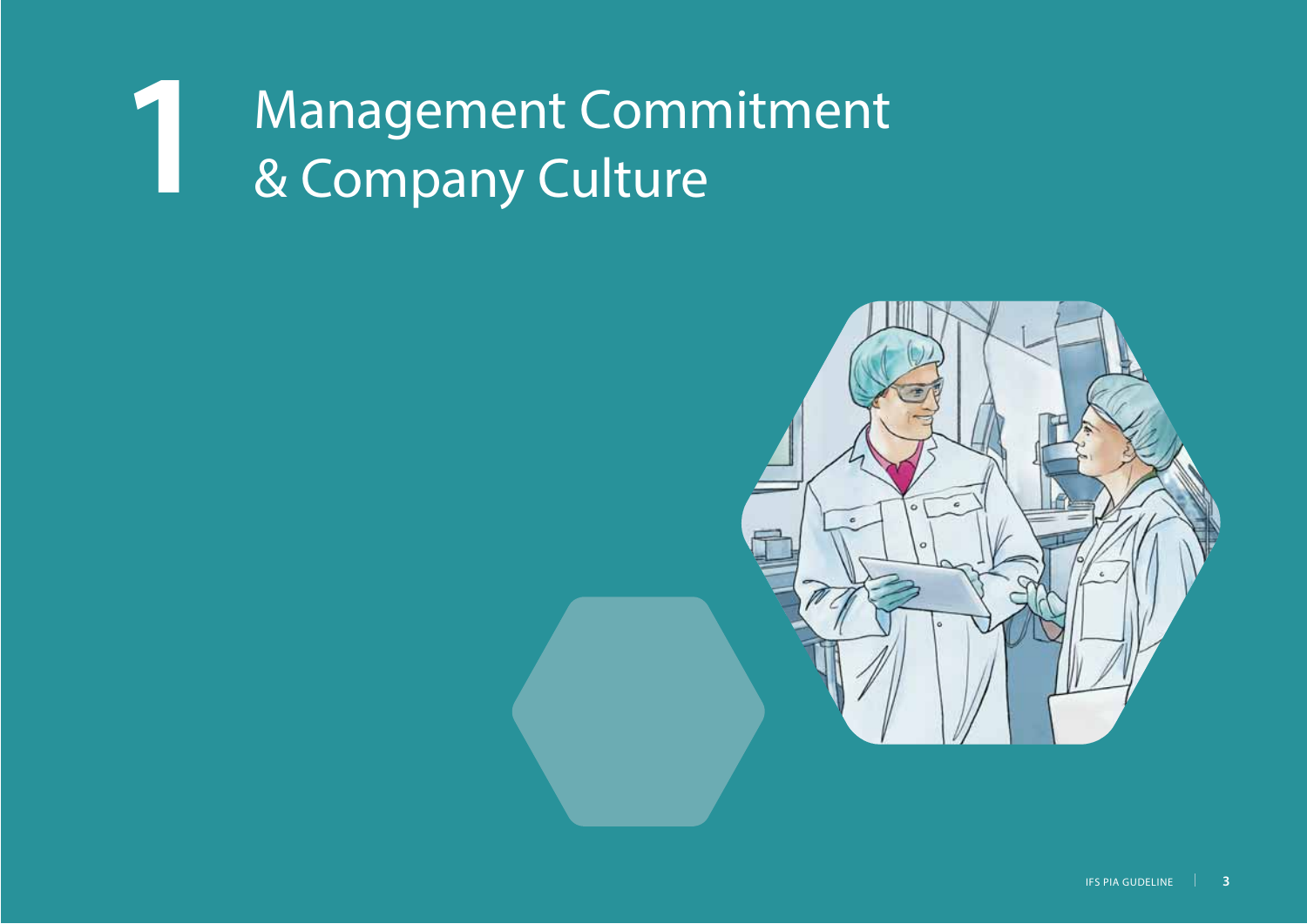| <b>NUMBER</b> | <b>REQUIREMENT</b>                                                                                                                                                                                                                                                                             | <b>INTERPRETATION</b>                                                                                                                                                                                                                                                                                                                                      |
|---------------|------------------------------------------------------------------------------------------------------------------------------------------------------------------------------------------------------------------------------------------------------------------------------------------------|------------------------------------------------------------------------------------------------------------------------------------------------------------------------------------------------------------------------------------------------------------------------------------------------------------------------------------------------------------|
|               | <b>MANAGEMENT COMMITMENT &amp; COMPANY CULTURE</b>                                                                                                                                                                                                                                             | The goal of this chapter is to create awareness and to involve<br>every person within the company to the appropriate level in the<br>assurance of product integrity. It is expected that the company<br>creates and maintains a positive integrity and quality culture as a<br>base for effective product integrity management.                            |
| 1.1           | <b>MANAGEMENT COMMITMENT</b>                                                                                                                                                                                                                                                                   |                                                                                                                                                                                                                                                                                                                                                            |
| 1.1.1         | Top management shall confirm its commitment to product integrity<br>by laying down a corporate product integrity policy.                                                                                                                                                                       |                                                                                                                                                                                                                                                                                                                                                            |
| 1.1.2         | Top management shall communicate the corporate product integrity<br>policy to all employees. The communication emphasizes the impor-<br>tance of product integrity and the need to satisfy the requirements<br>of this standard.                                                               | These requirements enable the management to inform all persons within<br>the organization that product integrity is an important issue for everyone<br>and that complying with this standard has a top priority.                                                                                                                                           |
| 1.1.3         | Top management shall ensure that the company continuously<br>complies with this standard.                                                                                                                                                                                                      | Top management can only comply with this requirement when it is well<br>informed about the requirements of this standard and about the status and<br>the results of its product integrity management system and initiates actions<br>when needed.                                                                                                          |
| 1.1.4         | Top management shall provide the necessary resources to comply<br>with this standard.                                                                                                                                                                                                          |                                                                                                                                                                                                                                                                                                                                                            |
| $1.2$         | <b>MANAGEMENT RESPONSIBILITY</b>                                                                                                                                                                                                                                                               |                                                                                                                                                                                                                                                                                                                                                            |
| 1.2.1         | Top management shall ensure that the tasks, responsibilities and<br>authorities for relevant roles to comply with this standard are<br>assigned, communicated and understood within the organization.<br>Concentration of power at one person and/or conflict of interest<br>shall be avoided. | Relevant roles are e.g.: selling (contract management), marketing, website/<br>communication management, operations, buying, product development<br>(raw materials/process/recipe/label/packaging), specification management,<br>supplier approval, acceptance of incoming goods, paying invoices, data-<br>base management, product integrity management. |
| 1.2.2         | Top management shall assign a product integrity manager who has<br>the responsibility and authority to determine, implement, maintain<br>and update the product integrity management system.                                                                                                   |                                                                                                                                                                                                                                                                                                                                                            |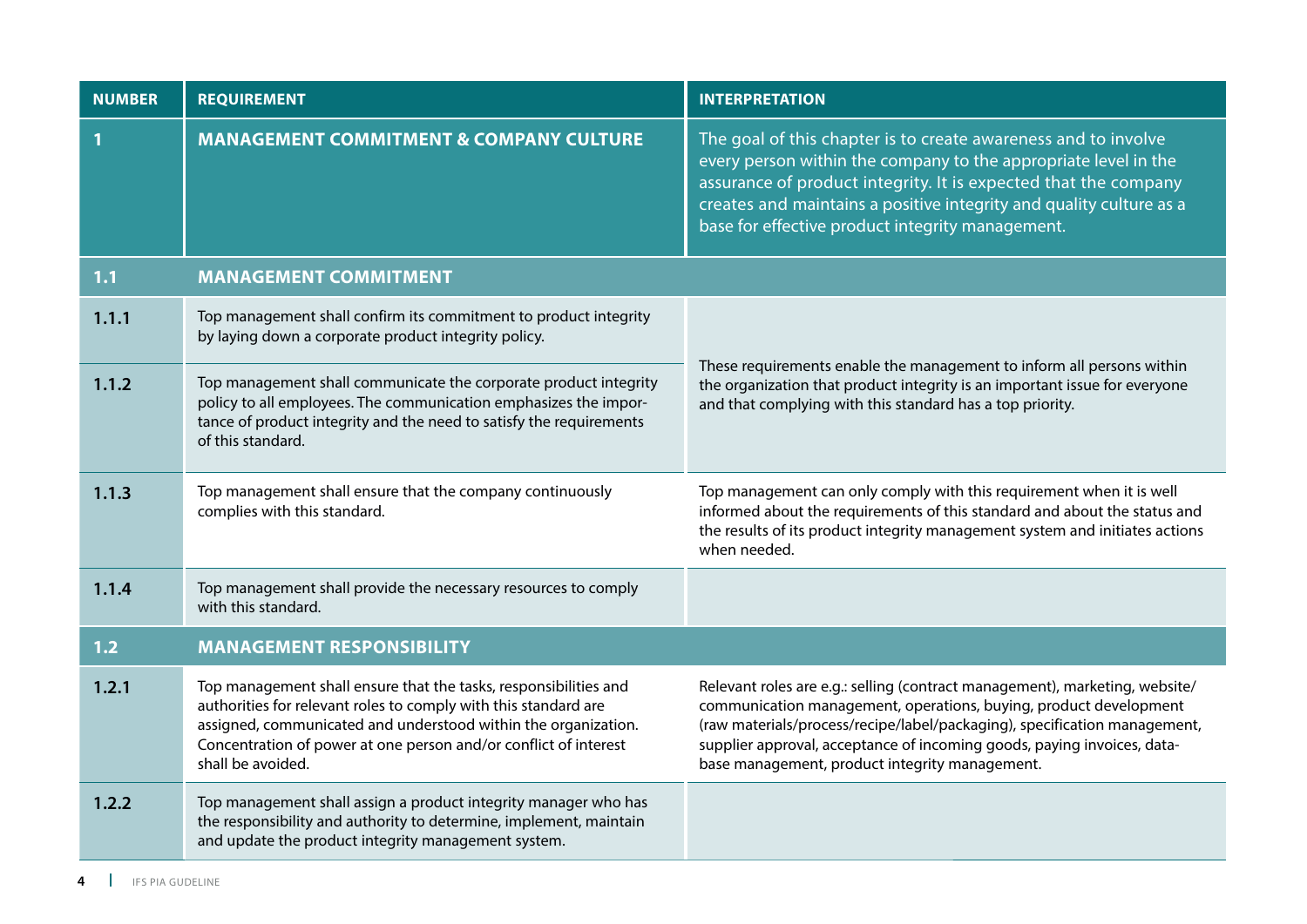| <b>NUMBER</b> | <b>REQUIREMENT</b>                                                                                                                                                                                                                                                                                                                                                                                                                                                                                                                                                                                                                                                                                                                                                                                                                                                                                                      | <b>INTERPRETATION</b>                                                                                                                                                                                                                                          |
|---------------|-------------------------------------------------------------------------------------------------------------------------------------------------------------------------------------------------------------------------------------------------------------------------------------------------------------------------------------------------------------------------------------------------------------------------------------------------------------------------------------------------------------------------------------------------------------------------------------------------------------------------------------------------------------------------------------------------------------------------------------------------------------------------------------------------------------------------------------------------------------------------------------------------------------------------|----------------------------------------------------------------------------------------------------------------------------------------------------------------------------------------------------------------------------------------------------------------|
| 1.2.2.1       | The product integrity manager shall have an independent position<br>with respect to operations and reports directly to top management<br>about the effectiveness of the product integrity management system.                                                                                                                                                                                                                                                                                                                                                                                                                                                                                                                                                                                                                                                                                                            | Operations = the primary process: from purchasing until selling & delivery.<br>This role can be combined with other roles (e.g. quality manager) as long as<br>the person is independent with respect to operations and reports directly<br>to top management. |
| 1.2.3         | Top management shall take accountability for the effectiveness of<br>the product integrity management system to achieve the goal of this<br>standard and therefore shall ensure that SMART product integrity<br>objectives are established for the management system.                                                                                                                                                                                                                                                                                                                                                                                                                                                                                                                                                                                                                                                   | These requirements demand a pro-active role of top management.                                                                                                                                                                                                 |
| 1.2.4         | Top management shall review at least yearly the product integrity<br>management system to determine whether the system is effective.<br>Top management shall draw a conclusion about the effectiveness<br>of the product integrity management system, the achievement of<br>integrity objectives, and the effectiveness of the product integrity<br>policy. Where necessary, top management shall name and initiate<br>actions for improvement.                                                                                                                                                                                                                                                                                                                                                                                                                                                                         | These tasks cannot be delegated to another manager like the Integrity<br>Manager.<br>It is expected that objectives are related to continuous improvement.                                                                                                     |
| 1.2.4.1       | The input for the management review includes as a minimum:<br>• product integrity objectives;<br>• status of actions established during the last management review;<br>evaluation of risk profiles of raw materials, packaging materials,<br>suppliers and subcontractors;<br>• evaluation of IFS PIA Assessment status of suppliers and<br>customers (3.1.6);<br>evaluation of the product- and data integrity risk assessment;<br>• evaluation of the management of control points and control<br>measures;<br>evaluation of the validity of claims;<br>• evaluation of the management of non-conforming products;<br>· evaluation of complaints, recalls, internal and external audits;<br>evaluation of the whistle-blower procedure;<br>$\bullet$<br>evaluation of product packaging design assessments (3.1.4);<br>$\bullet$<br>evaluation of the effectiveness of trainings;<br>• the availability of resources. | The input for the management review can be prepared by the<br>Integrity Manager. The input needs to be correct and complete to<br>inform top management accurately and to ensure conclusions and<br>actions are effective.                                     |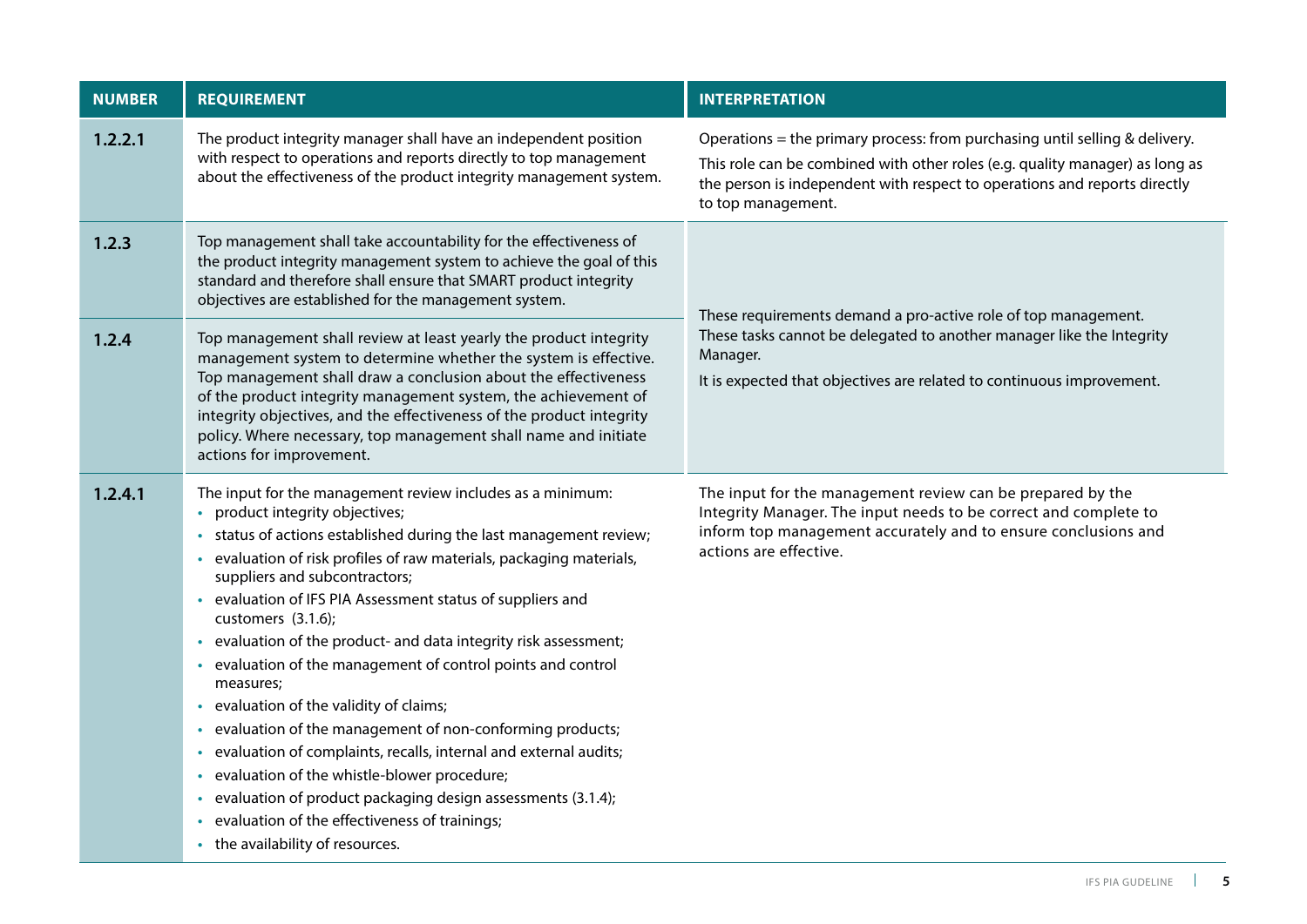| <b>NUMBER</b> | <b>REQUIREMENT</b>                                                                                                                                                                                                                                                                                                                                                               | <b>INTERPRETATION</b>                                                                                                                                                                                                                                                                                                                      |
|---------------|----------------------------------------------------------------------------------------------------------------------------------------------------------------------------------------------------------------------------------------------------------------------------------------------------------------------------------------------------------------------------------|--------------------------------------------------------------------------------------------------------------------------------------------------------------------------------------------------------------------------------------------------------------------------------------------------------------------------------------------|
| 1.3           | <b>COMPANY CULTURE</b>                                                                                                                                                                                                                                                                                                                                                           |                                                                                                                                                                                                                                                                                                                                            |
| 1.3.1         | The company shall establish, implement and document a code of<br>conduct applicable for all members of the management and all<br>employees. This code of conduct contains guidelines for desired<br>behaviour in relation to integrity and is communicated to all<br>employees. Implementation of this code is the basis for creating<br>a strong integrity and quality culture. | The code of conduct needs to be detailed in such a way that it is clear to<br>all persons what kind of behaviour is expected and what kind of behaviour<br>is not allowed. It is expected that the integrity and quality culture is<br>maintained by exemplary behaviour, transparent goals and actions, and<br>pro-active communications. |
| 1.3.2         | The company shall ensure that managers and employees are obliged<br>to report non-conformities with regard to product integrity to a<br>designated person. This obligation is laid down in an instruction and<br>is communicated to all employees.                                                                                                                               | All persons need to know: when, how and who to report to in case of<br>non-conformities and/or issues.                                                                                                                                                                                                                                     |
| 1.3.3         | The company shall determine, communicate and implement an easy<br>approachable whistle-blower procedure which enables all employees<br>to report issues with regard to product integrity.                                                                                                                                                                                        |                                                                                                                                                                                                                                                                                                                                            |
| 1.3.3.1       | The company shall ensure that whistle-blower-reports are docu-<br>mented and communicated to the relevant levels within the organ-<br>ization and all necessary measures are taken without unnecessary<br>delay to correct non-conformities as well as their causes.                                                                                                             |                                                                                                                                                                                                                                                                                                                                            |
| 1.3.3.2       | The company shall ensure that the whistle-blower is not disadvan-<br>taged for reporting. This requirement needs to be included in the<br>whistle blower procedure.                                                                                                                                                                                                              | All persons have to be confident they are not disadvantaged and do not<br>have to be afraid to report issues.                                                                                                                                                                                                                              |
| 1.3.3.3       | The company shall test the whistle-blower procedure at least once a<br>year to verify the implementation and effectiveness of this procedure.                                                                                                                                                                                                                                    | The performance and the results of the test need to be documented.                                                                                                                                                                                                                                                                         |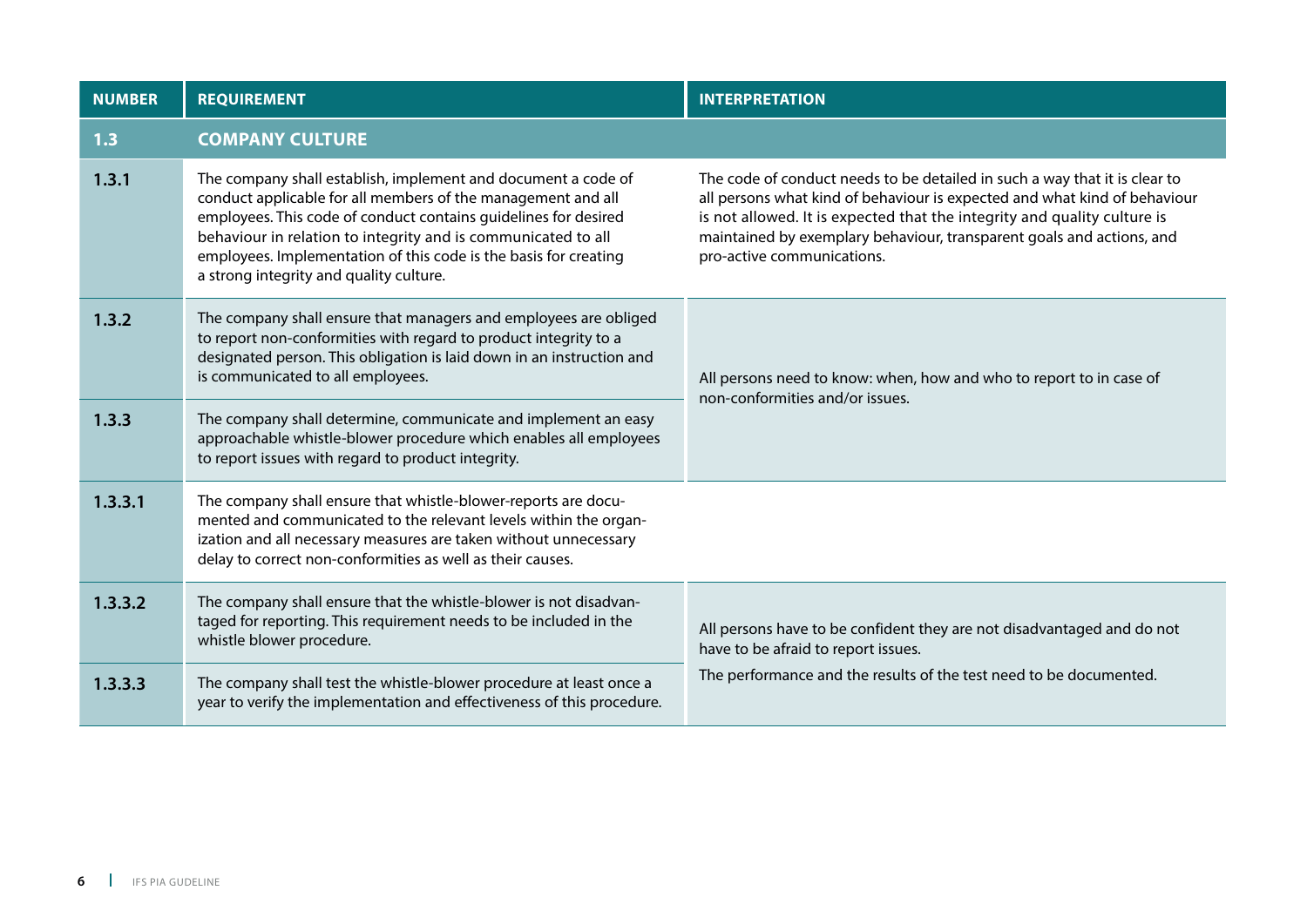

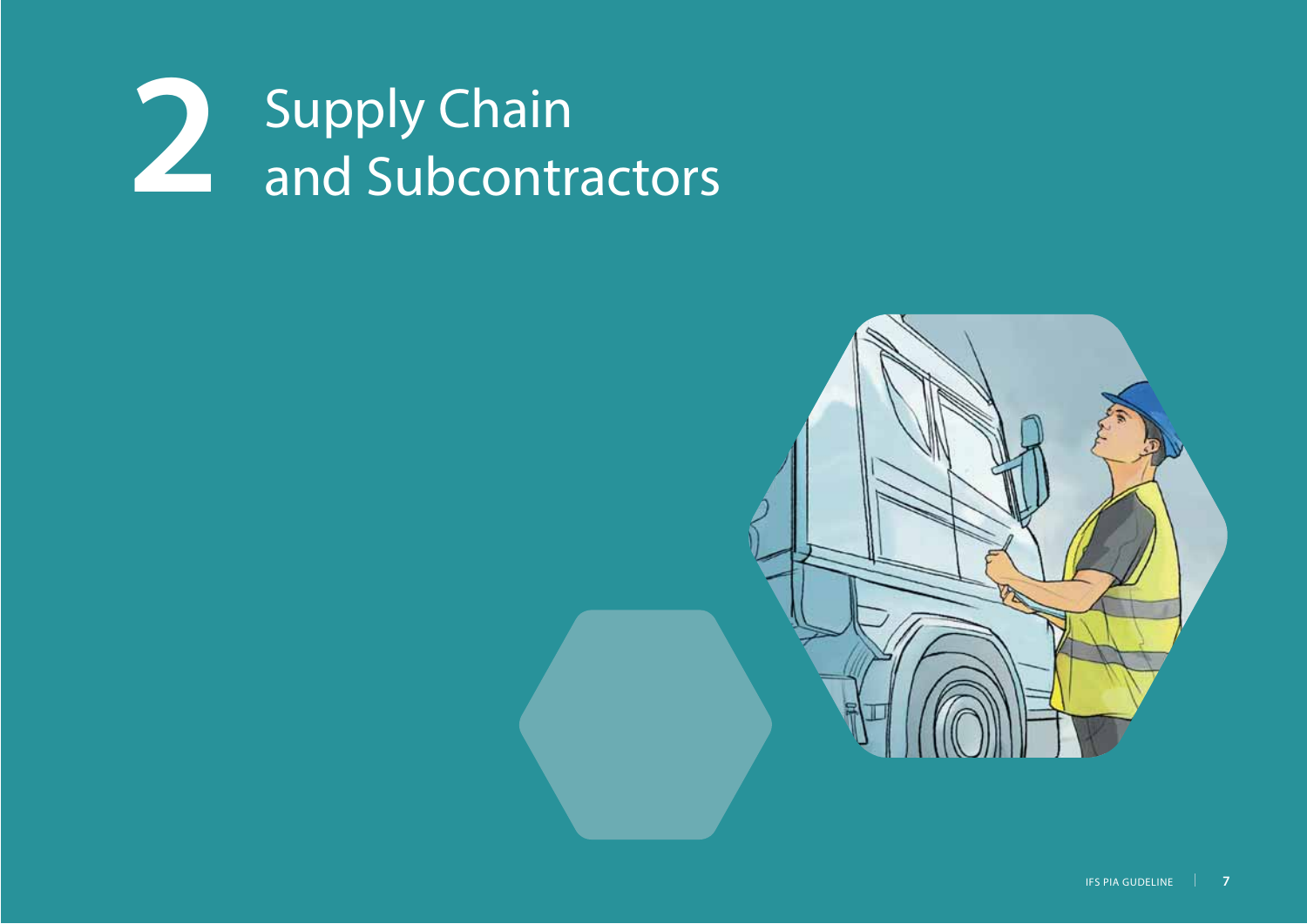| <b>NUMBER</b> | <b>REQUIREMENT</b>                                                                                                                                                                                                                                                                                                                   | <b>INTERPRETATION</b>                                                                                                                                                                                                                                                                                                                                                                                                                                                                                                                                                                                                                                                                                                                                                                                                         |
|---------------|--------------------------------------------------------------------------------------------------------------------------------------------------------------------------------------------------------------------------------------------------------------------------------------------------------------------------------------|-------------------------------------------------------------------------------------------------------------------------------------------------------------------------------------------------------------------------------------------------------------------------------------------------------------------------------------------------------------------------------------------------------------------------------------------------------------------------------------------------------------------------------------------------------------------------------------------------------------------------------------------------------------------------------------------------------------------------------------------------------------------------------------------------------------------------------|
|               | <b>SUPPLY CHAIN AND SUBCONTRACTORS</b>                                                                                                                                                                                                                                                                                               | The goal of this chapter is to create a transparent supply chain<br>which enables the company to perform an effective product<br>integrity risk assessment and to implement appropriate control<br>measures.                                                                                                                                                                                                                                                                                                                                                                                                                                                                                                                                                                                                                  |
| 2.1.1         | The company shall have and maintain a current overview of the<br>supply chain which indicates the position of the company in this<br>chain.                                                                                                                                                                                          | As a minimum the overview includes types of first tier suppliers,<br>subcontractors, service suppliers and customers to point out the role<br>of the company in the supply chain and what type of companies the<br>company is doing business with.                                                                                                                                                                                                                                                                                                                                                                                                                                                                                                                                                                            |
| 2.1.2         | The company shall have and maintain a current overview of all<br>company sites and their locations.                                                                                                                                                                                                                                  | These criteria need to provide a complete overview of the scope of the<br>product integrity management system, with the focus on the physical                                                                                                                                                                                                                                                                                                                                                                                                                                                                                                                                                                                                                                                                                 |
| 2.1.3         | The company shall have and maintain a current overview of subcon-<br>tractors and their locations.                                                                                                                                                                                                                                   | product flow, including outsourced processes.                                                                                                                                                                                                                                                                                                                                                                                                                                                                                                                                                                                                                                                                                                                                                                                 |
| 2.1.4         | The company shall determine and implement a supplier approval<br>procedure including the establishment of risk profiles (high, medium,<br>low; based on a risk analysis, see 4.1.4) of raw materials, packaging<br>materials, suppliers and subcontractors. The risk profiles and the<br>underlying motivations shall be documented. | The company needs to define parameters and criteria for, high risk',<br>, medium risk' and, low risk' regarding raw materials, packaging materials,<br>suppliers and subcontractors. Raw materials are considered high risk in case<br>of (as a minimum): reported as high vulnerable for fraud in professional/<br>governmental publications and/or processed in countries with high corrup-<br>tion index and/or in case of specific claims.<br>Supplier approval is risk based and needs to consider the risk profile of raw<br>materials and packaging materials.                                                                                                                                                                                                                                                         |
| 2.1.5         | The company shall have and maintain a current overview of its<br>suppliers (raw materials, packaging materials, (semi)final products)<br>and their supply chain.                                                                                                                                                                     | These requirements need to result in transparency in the supply chain of<br>the company: who is doing what and who is responsible? The approach<br>is risk based. The required transparency is based on the risk profile of the<br>raw material, packaging materials, (semi)final products: low risk = first tear<br>supplier is known; medium risk = last stage of production is known; high<br>$risk =$ supplier at the source of the risk(s) is known. In case the farmer is<br>considered as, the source of the risk', it is expected that (as a minimum) the<br>'first stage of production = last consolidation place' is known.<br>In case the supplier has a valid IFS PIA Assessment status, it is considered<br>that this supplier is managing its supply chain properly and that its risk<br>profile is "low risk". |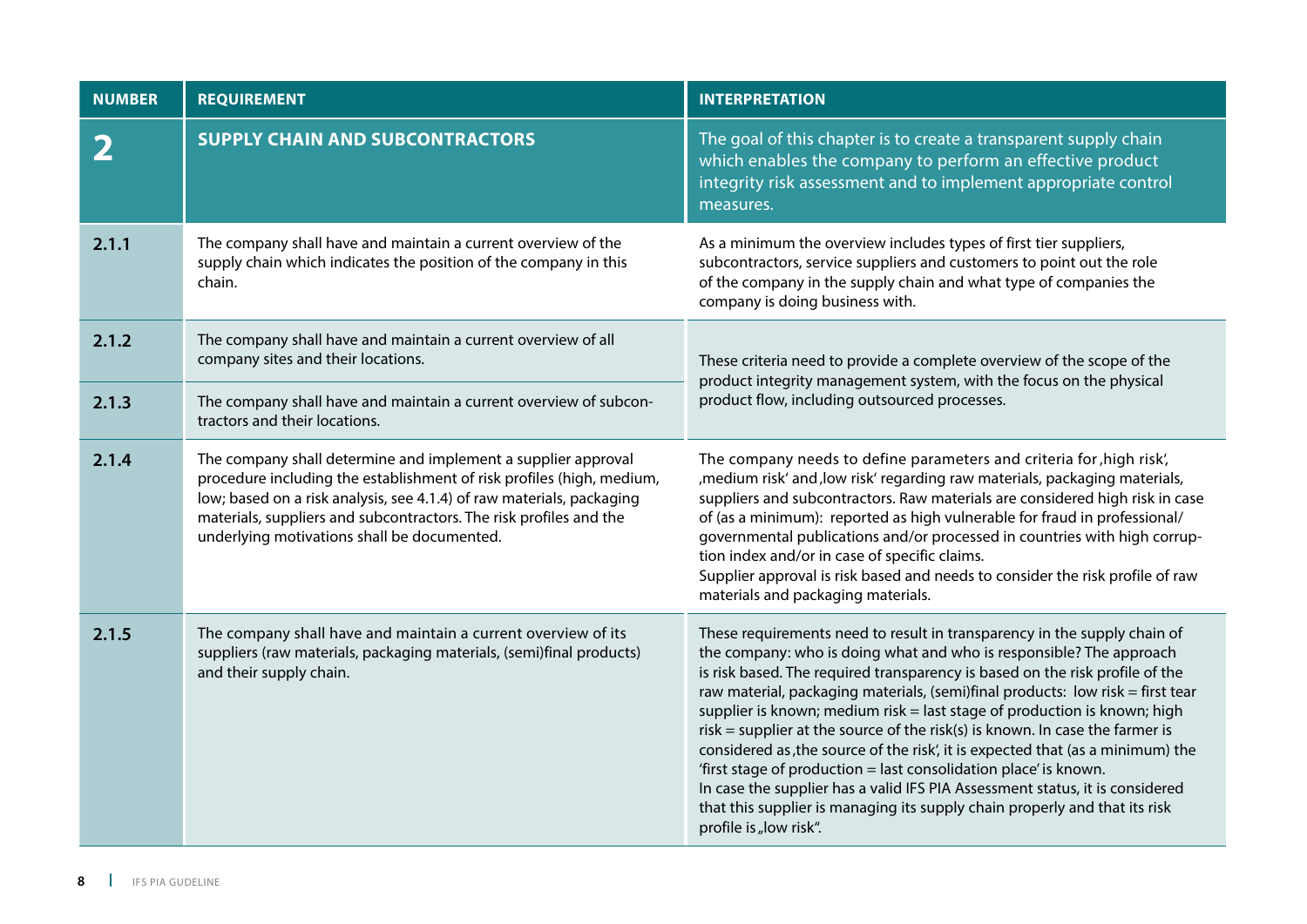| <b>NUMBER</b> | <b>REQUIREMENT</b>                                                                                                                                                                                                                                                                                                      | <b>INTERPRETATION</b>                                                                                                                                                                                                                                                                                                                                                                                                        |
|---------------|-------------------------------------------------------------------------------------------------------------------------------------------------------------------------------------------------------------------------------------------------------------------------------------------------------------------------|------------------------------------------------------------------------------------------------------------------------------------------------------------------------------------------------------------------------------------------------------------------------------------------------------------------------------------------------------------------------------------------------------------------------------|
| 2.1.5.1       | This overview shall specify:<br>• supplier activity (manufacturing, trading, subcontracting,<br>outsourcing, etc.);<br>• supplier site location (postal code + place + country).                                                                                                                                        | These requirements need to result in transparency in the supply chain of<br>the company: who is doing what and who is responsible? The approach<br>is risk based. The required transparency is based on the risk profile of the<br>raw material, packaging materials, (semi)final products: low risk = first tear<br>supplier is known; medium risk = last stage of production is known; high                                |
| 2.1.5.2       | In case raw materials are identified as medium risk, the company<br>shall identify all suppliers in the supply chain to the level of "last stage<br>of production". In case raw materials are identified as high risk, the<br>company shall identify all suppliers in the supply chain to the source<br>of the risk(s). | $risk$ = supplier at the source of the risk(s) is known. In case the farmer is<br>considered as, the source of the risk', it is expected that (as a minimum) the<br>'first stage of production = last consolidation place' is known.<br>In case the supplier has a valid IFS PIA Assessment status, it is considered<br>that this supplier is managing its supply chain properly and that its risk<br>profile is "low risk". |
| 2.1.6         | The company shall ensure that in case of outsourced processes<br>where products are being processed and/or packed<br>(co-manufacturing, co-packing), the subcontractor has a valid<br>IFS PIA Assessment status (or equivalent).                                                                                        |                                                                                                                                                                                                                                                                                                                                                                                                                              |
| 2.1.7         | The company shall ensure that in case of outsourced processes where<br>products and packaging are not changed (storage, transport), the<br>service supplier has a valid certificate of a GFSI approved standard.                                                                                                        |                                                                                                                                                                                                                                                                                                                                                                                                                              |
| 2.1.8         | The company shall verify the IFS PIA Assessment status or GFSI<br>certification status of its subcontractors and service suppliers.<br>The frequency of verification shall be based on a risk assessment,<br>with a minimum of once a year.                                                                             | Because the IFS PIA Assessment status/GFSI certification status can<br>change as a result of incidents or extra assessments, the status shall be<br>verified periodically.                                                                                                                                                                                                                                                   |
| 2.1.9         | The company shall determine and implement measures to manage<br>the integrity of raw materials, packaging materials, suppliers and<br>subcontractors (see 4.1.6). The control measures shall be proportional<br>to established risk profiles.                                                                           | It is expected that high risk products (company's own risk assessment,<br>4.1.4) are checked by means of laboratory test and high risk suppliers                                                                                                                                                                                                                                                                             |
| 2.1.10        | The company shall evaluate the risk profiles of raw materials,<br>packaging materials, suppliers and subcontractors and review<br>related control measures at least once a year.                                                                                                                                        | are audited at an appropriate frequency.                                                                                                                                                                                                                                                                                                                                                                                     |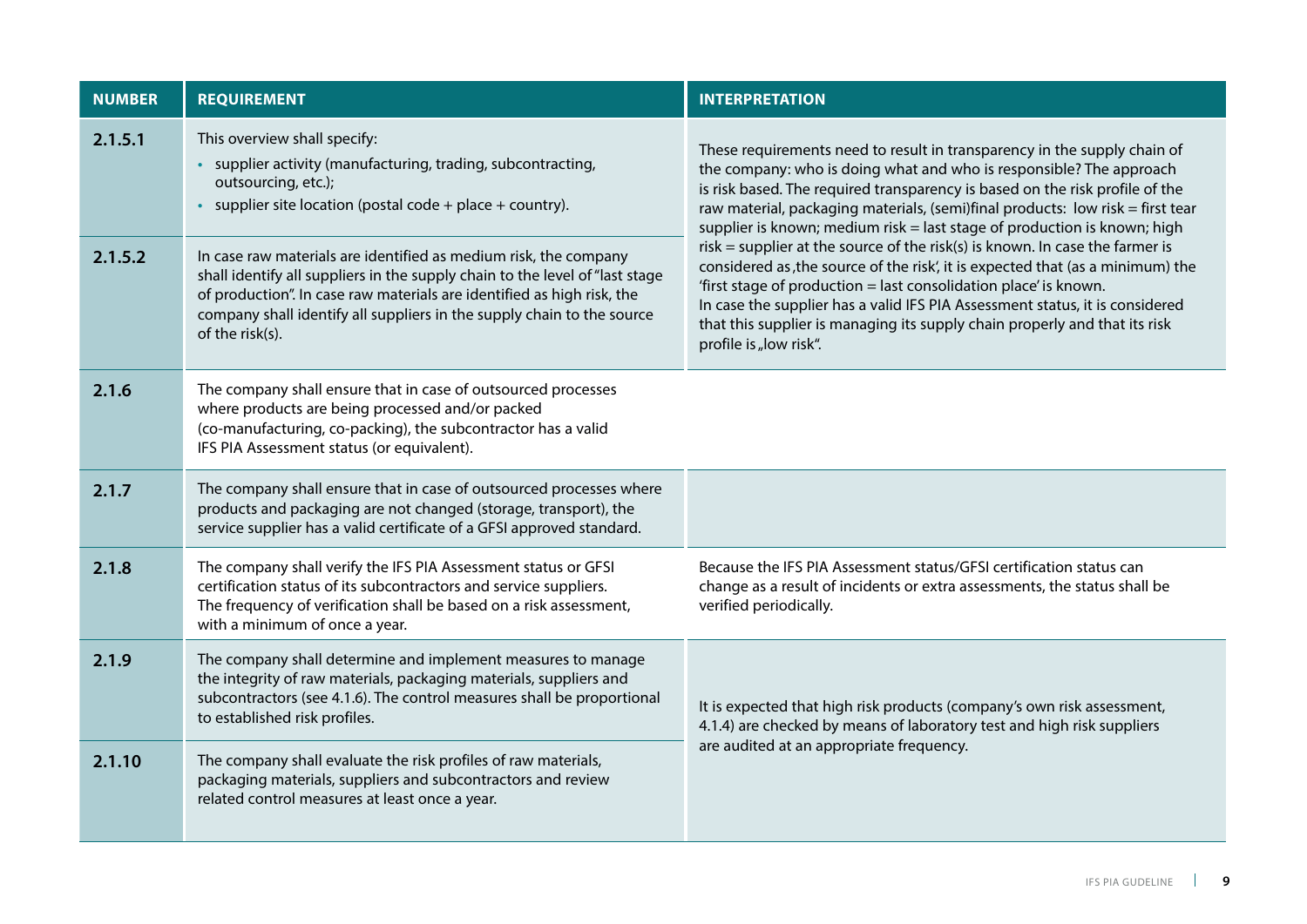

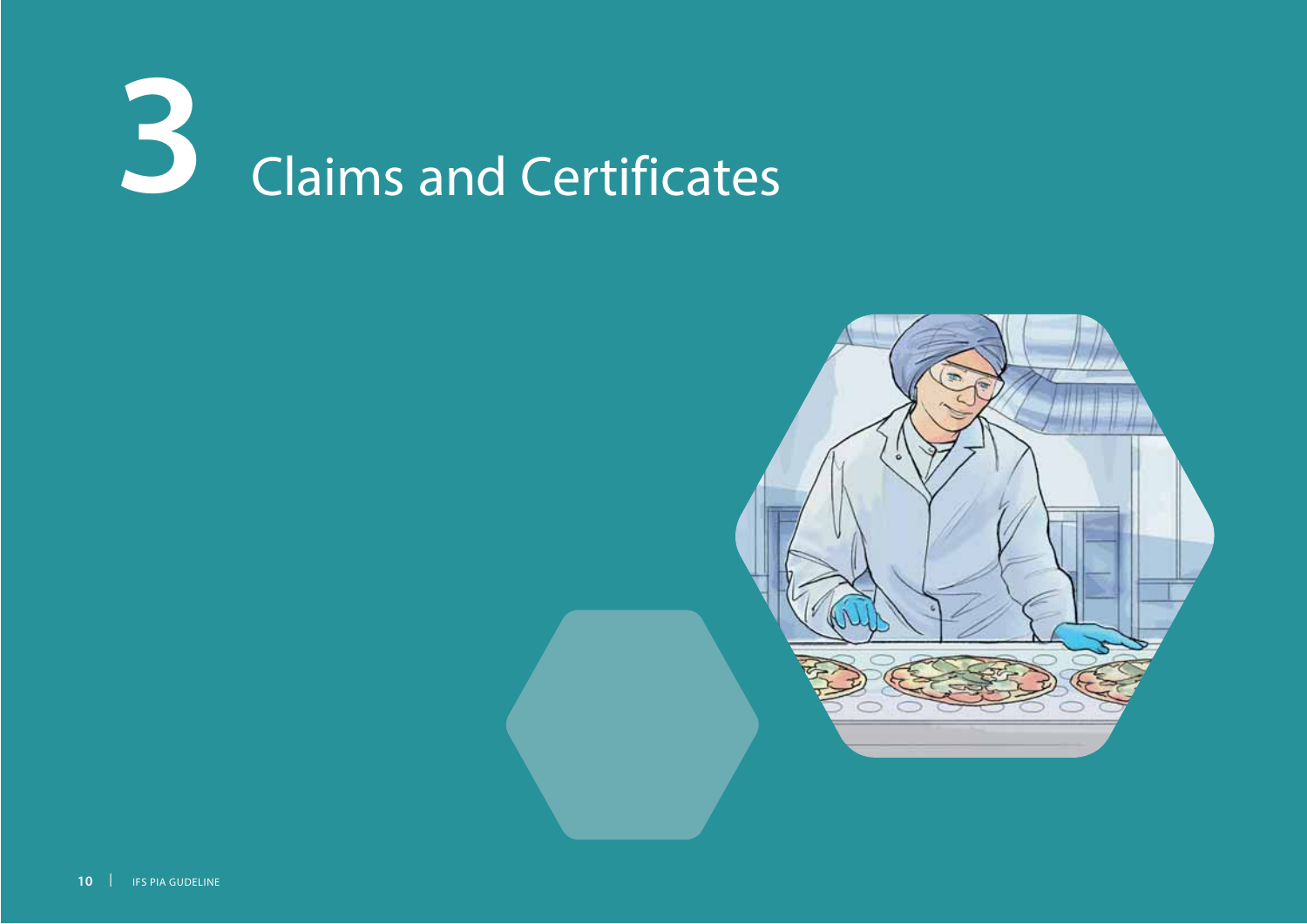| <b>NUMBER</b> | <b>REQUIREMENT</b>                                                                                                                                                                                                                                                                             | <b>INTERPRETATION</b>                                                                                                                                                                                                                                                                                                                                                                                                                                                                                                                                                                                     |
|---------------|------------------------------------------------------------------------------------------------------------------------------------------------------------------------------------------------------------------------------------------------------------------------------------------------|-----------------------------------------------------------------------------------------------------------------------------------------------------------------------------------------------------------------------------------------------------------------------------------------------------------------------------------------------------------------------------------------------------------------------------------------------------------------------------------------------------------------------------------------------------------------------------------------------------------|
| 3             | <b>CLAIMS AND CERTIFICATES</b>                                                                                                                                                                                                                                                                 | The goal of this chapter is to identify all product integrity<br>parameters to be managed by the product integrity system<br>to establish appropriate control measures.                                                                                                                                                                                                                                                                                                                                                                                                                                   |
| 3.1.1         | The company shall have and maintain a current overview of all<br>customer contracts containing product integrity parameters and<br>product claims.                                                                                                                                             |                                                                                                                                                                                                                                                                                                                                                                                                                                                                                                                                                                                                           |
| 3.1.2         | The company shall identify and maintain a current overview of all<br>types of product claims used as input for the product integrity risk<br>assessment (4.1.4).                                                                                                                               | These requirements enable the company to have a complete overview of<br>all product integrity parameters to be managed by the product integrity<br>management system. All explicitly specified product characteristics need                                                                                                                                                                                                                                                                                                                                                                               |
| 3.1.2.1       | This overview specifies whether the claim is related to:<br>• the supply chain,<br>the company's own manufacturing processes,<br>• or both.                                                                                                                                                    | to be considered as , claims', including nutritional values, indication of<br>quantity, origin of ingredients and certified an non-certified product claims.<br>The company is required to identify whether the characteristic needs to<br>be managed by the supplier, by the company or by both, so appropriate<br>product, process and procedure control measures can be implemented.<br>The company also is required to identify how and where the characteristics<br>are communicated to clients and customers so appropriate data handling<br>and communication control measures can be implemented. |
| 3.1.2.2       | This overview specifies:<br>how the claim is communicated (website, database, contract,<br>product specification, packaging, pictures, product label, social<br>media, etc.);<br>to whom the claim is communicated: customer (B2B), consumer<br>(B2C) or both.                                 |                                                                                                                                                                                                                                                                                                                                                                                                                                                                                                                                                                                                           |
| 3.1.3         | The company shall have signed contracts with relevant suppliers,<br>subcontractors and service suppliers detailing supplier requirements<br>to ensure the validity of product claims.                                                                                                          | In case the supplier needs to guarantee product claims of raw materials<br>and packaging materials to support claims by the company regarding<br>finished products, this shall be agreed in a contract.                                                                                                                                                                                                                                                                                                                                                                                                   |
| 3.1.4         | The company shall assess each (new and changed) product packag-<br>ing and label design in order to identify misleading communication<br>(pictures, statements). Results of the assessments are documented.<br>Misleading packaging designs shall be corrected to ensure product<br>integrity. | Communication to customers and consumers include pictures and<br>marketing statements and need to be approved by an independent<br>(from marketing) person. Approval is not only based on legal requirement,<br>but also on consumers expectations.                                                                                                                                                                                                                                                                                                                                                       |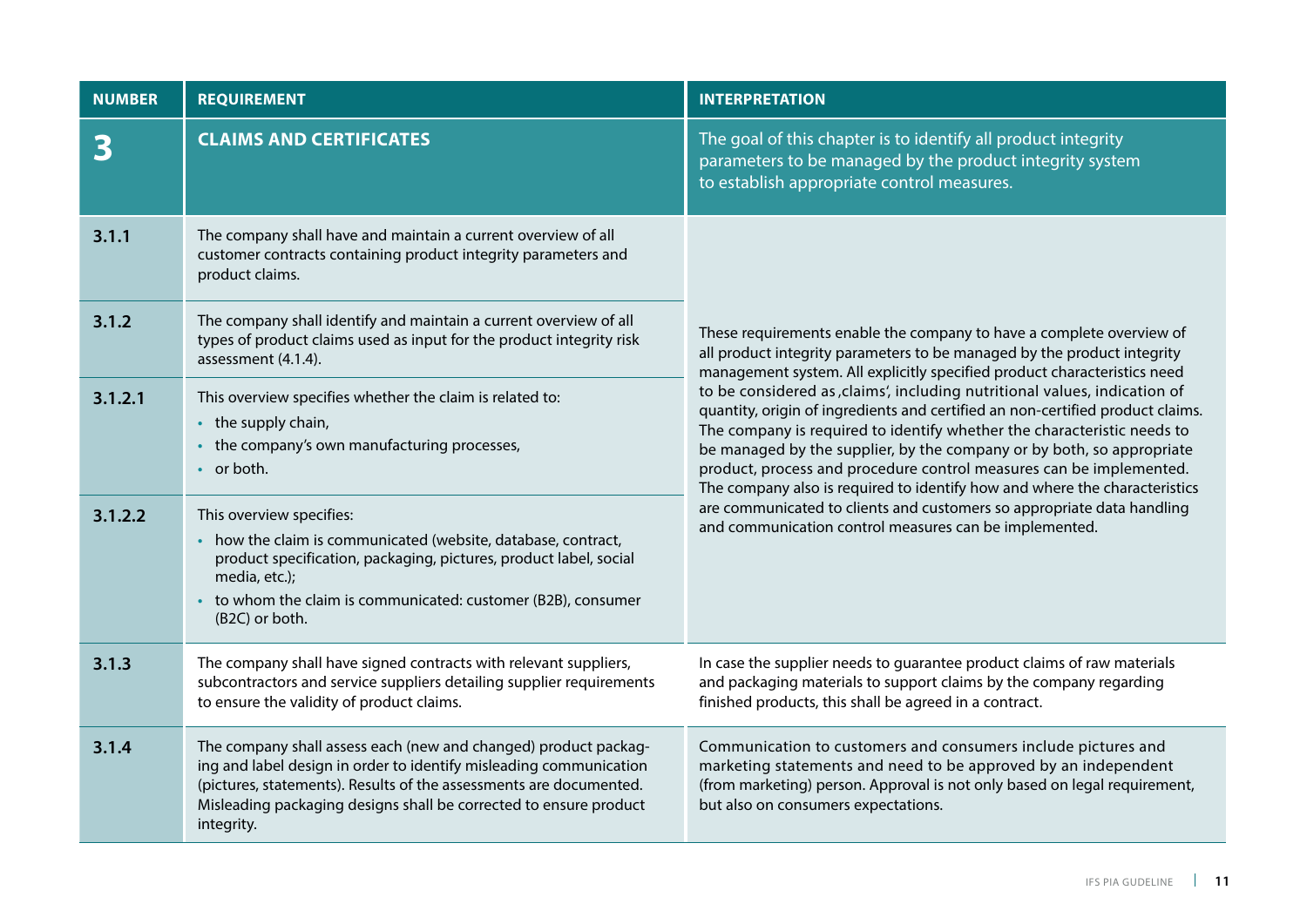| <b>NUMBER</b> | <b>REQUIREMENT</b>                                                                                                                                                                                                                                                                                                                                                                  | <b>INTERPRETATION</b>                                                                                                                                                                                                                            |
|---------------|-------------------------------------------------------------------------------------------------------------------------------------------------------------------------------------------------------------------------------------------------------------------------------------------------------------------------------------------------------------------------------------|--------------------------------------------------------------------------------------------------------------------------------------------------------------------------------------------------------------------------------------------------|
| 3.1.5         | The company shall verify the validity of all claims. The verification<br>shall include all control measures and all communications of claims.<br>The frequency and method used (e.g. sampling, testing, traceability<br>checks, mass balance calculation) shall be appropriate for the type<br>of claim and the integrity risks involved.                                           | This requirement is to evaluate whether the actual situation of the<br>day-to-day business is still in line with specifications and contracts to<br>identify possible deviations and to initiate corrections when necessary.                     |
| 3.1.6         | In case a Scheme Owner requires Chain of Custody assurance by<br>means of the IFS PIA Standard, the company shall only communicate<br>claims when the supplier* (one tier down) and the customer** (one<br>tier up) has a valid IFS PIA status.<br>* farmers shall be certified as required by the Scheme Owner<br>** customers selling products directly to consumers are excluded | The Dutch scheme, Varken voor Morgen' requires CoC assurance by<br>means of the IFS PIA Standard. To be able to communicate the claim<br>,Varken voor Morgen', suppliers as well as customers need to have a<br>valid IFS PIA Assessment status. |
| 3.1.6.1       | The company shall verify the audit status of its suppliers (one tier<br>down) and customers (one tier up) in case of Chain of Custody<br>assurance. The frequency of verification shall be based on a risk<br>assessment, with a minimum of once a year.                                                                                                                            | Because the IFS PIA Assessment status can change as a result of incidents<br>or extra assessments, the status shall be verified periodically.                                                                                                    |
| 3.1.7         | The company shall ensure that if it is aware of (e.g. horizon scanning,<br>publications, RASFF) the fact that a claim can be at risk, the company<br>shall take actions to ensure the claim remains valid for its products.                                                                                                                                                         | The company shall initiate additional actions and control measures<br>(and not fully depend on third parties) in case of issues reported in<br>public media.                                                                                     |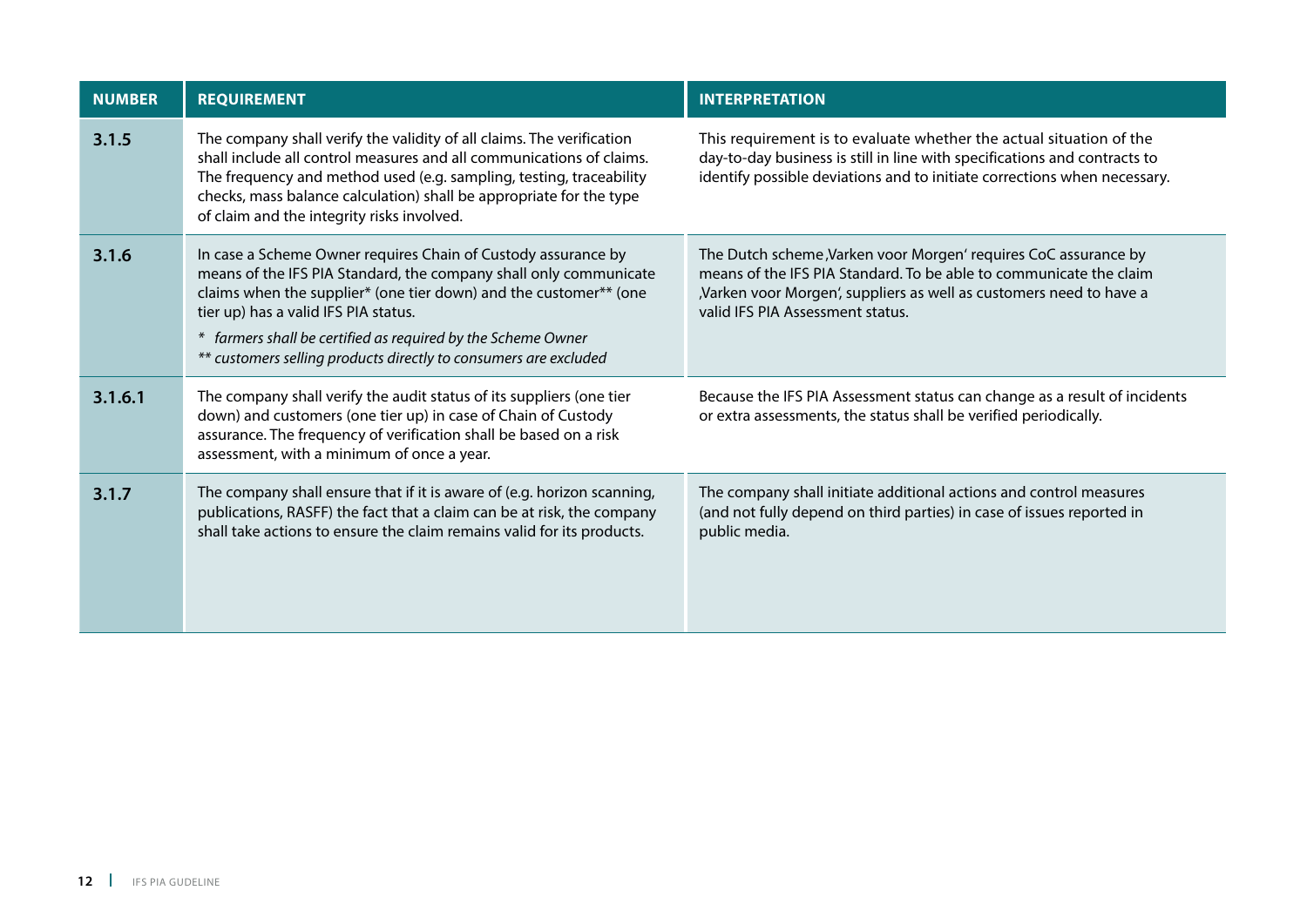

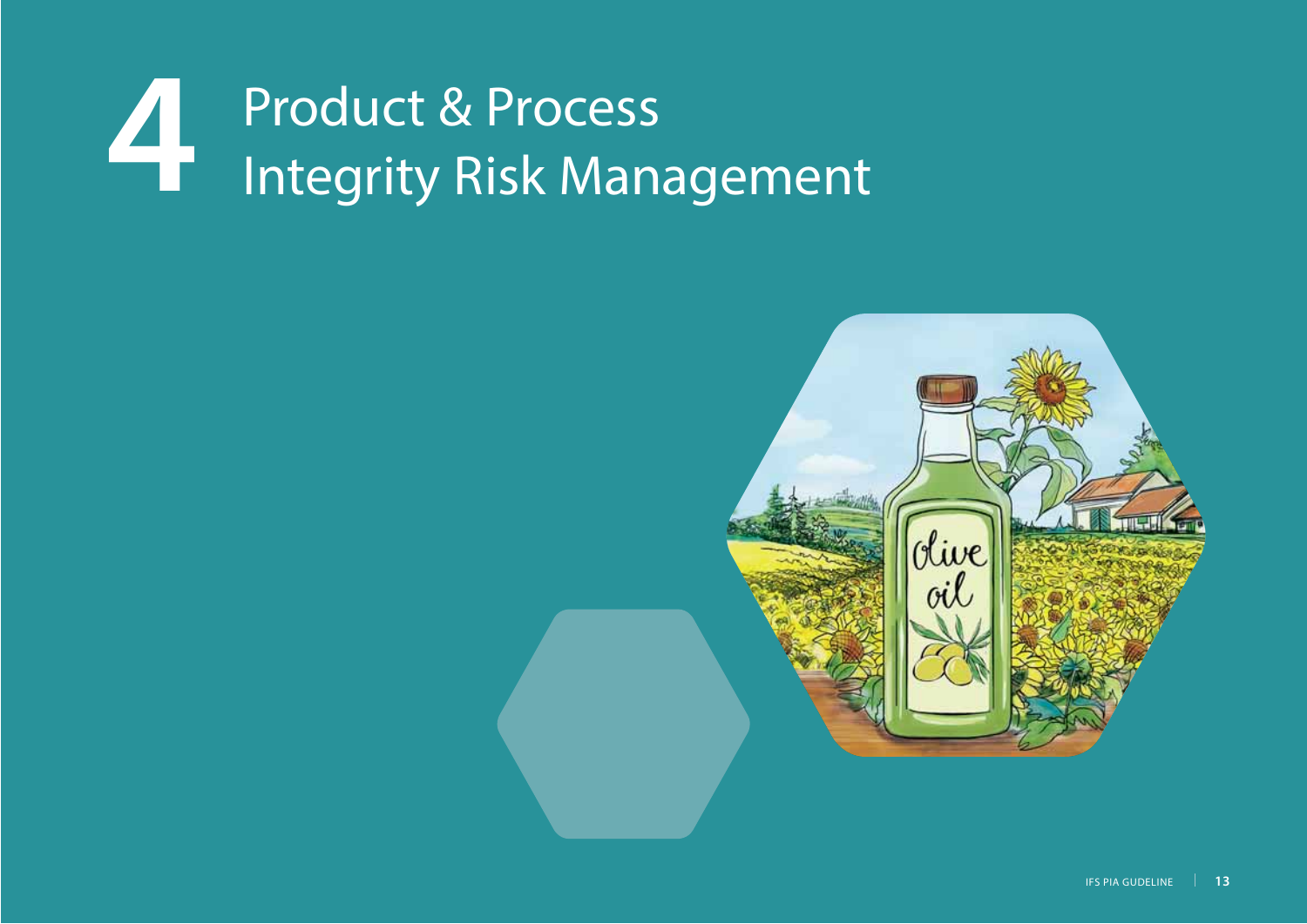| <b>NUMBER</b> | <b>REQUIREMENT</b>                                                                                                                                                                                                                                                                                                                                                                                                                                                        | <b>INTERPRETATION</b>                                                                                                                                                                                                                                                                                                                                                                                                                                                                            |
|---------------|---------------------------------------------------------------------------------------------------------------------------------------------------------------------------------------------------------------------------------------------------------------------------------------------------------------------------------------------------------------------------------------------------------------------------------------------------------------------------|--------------------------------------------------------------------------------------------------------------------------------------------------------------------------------------------------------------------------------------------------------------------------------------------------------------------------------------------------------------------------------------------------------------------------------------------------------------------------------------------------|
| 4             | <b>PRODUCT &amp; PROCESS INTEGRITY RISK MANAGEMENT</b>                                                                                                                                                                                                                                                                                                                                                                                                                    | The goal of this chapter is to identify relevant and significant<br>food fraud and product integrity risks, appoint appropriate control<br>points and implement effective control measures for product<br>handling and information handling to assure product integrity.                                                                                                                                                                                                                         |
| 4.1.1         | The company shall have a system which ensures it is up-to-date<br>informed with regard to current, emerging and potential product<br>integrity hazards. This system provides input for the hazard and<br>risk assessment and initiates updates of the product integrity risk<br>management system when necessary.                                                                                                                                                         | The company needs to demonstrate how and where it pro-actively collects<br>relevant information. As a result it is expected that the company has an<br>actual overview of relevant food fraud hazards. It is expected that sources<br>of information include professional publications, JRC Food Fraud Monthly<br>Report and relevant databases like RASFF, trello.com, etc.                                                                                                                     |
| 4.1.2         | The company shall have a schematic description of relevant primary<br>manufacturing processes and related procedures including sales,<br>purchasing, traceability, stock management and finance.<br>This description is the basis for the product integrity analysis and is<br>verified each year for completeness and accurateness by competent<br>employees.                                                                                                            | The detail of this description allows an appropriate risk analysis for relevant<br>process steps and information handling procedures. A product flow is<br>expected to include the following steps: sales, planning, buying, incoming<br>goods, storage, preparation, processing, packaging, distribution, transport,<br>invoicing and payment.                                                                                                                                                  |
| 4.1.3         | The company shall have a schematic description of relevant data<br>processing procedures, including management of communications<br>(through contracts, databases, websites, brochures, labels, packaging)<br>management of recipes, product quantity/flow registration, and<br>product & process development.<br>This description is the basis for the data integrity analysis and is<br>verified each year for completeness and accurateness by competent<br>employees. | Data and information handling procedures are expected to include:<br>marketing, website content management, contract management, product<br>specifications management, specifications database management, product<br>development and packaging/label design, recipe management, product<br>flow registration (traceability including rework), product release procedure,<br>supplier approval.                                                                                                  |
| 4.1.4         | The company shall identify and analyse (opportunity x impact) all<br>relevant product integrity hazards related to the supply chain and<br>to its own organization. This analysis shall take into account the<br>operational, administrative, organizational and economic hazards for<br>all relevant processes and procedures and shall identify significant<br>product integrity and data integrity risks.                                                              | It is expected that a company performs 2 assessments: 1. a product<br>integrity risk assessment with the focus on the primary process steps and<br>2. a data integrity risk assessment with the focus on information handling<br>procedures. As a result of the analysis, the company has an overview of<br>significant product integrity risks regarding the supply chain and regarding<br>the company's activities.<br>It is expected that certain risks may apply to certain product(group)s. |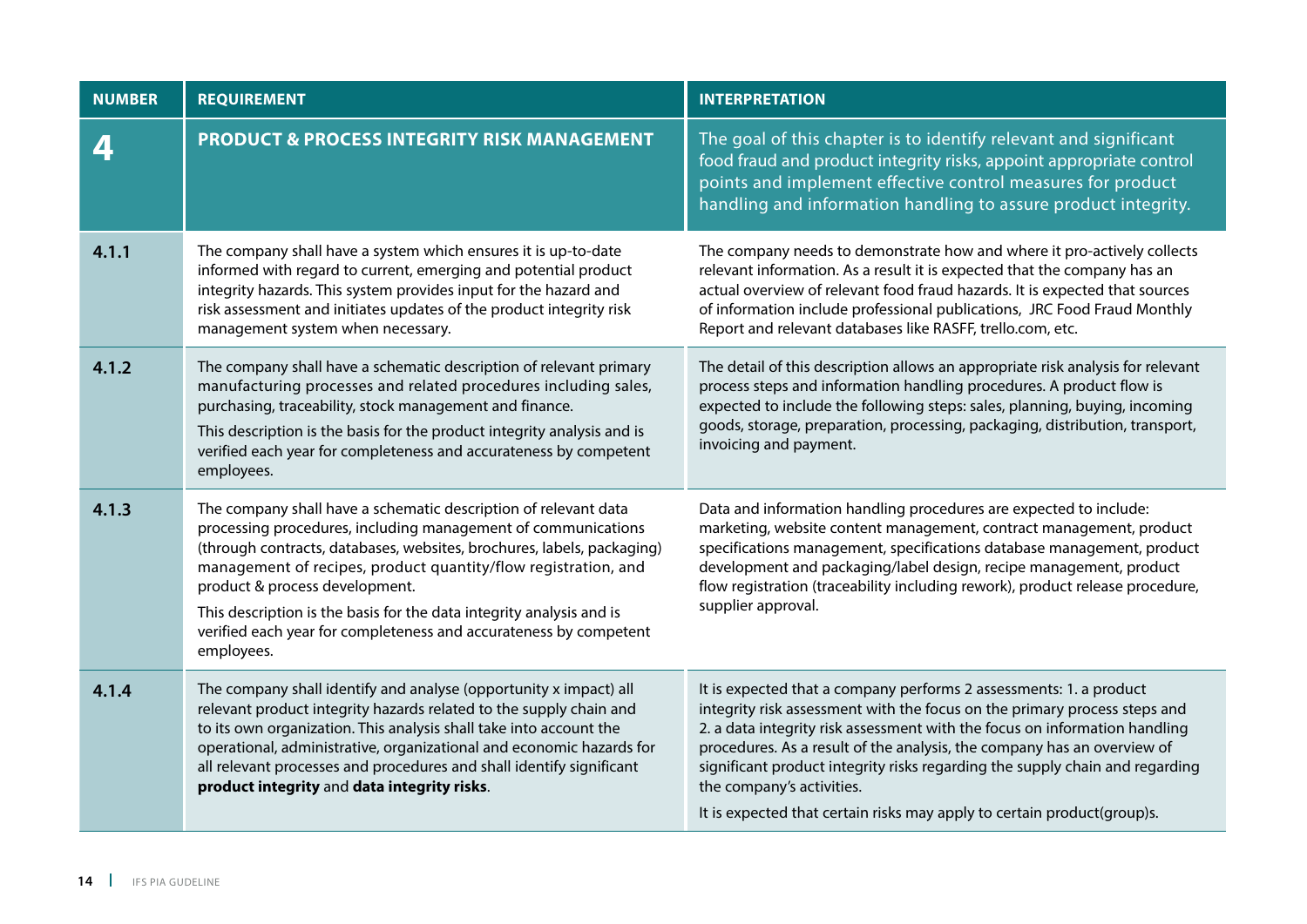| <b>NUMBER</b> | <b>REQUIREMENT</b>                                                                                                                                                                                                                                                                                                                                           | <b>INTERPRETATION</b>                                                                                                                                                              |
|---------------|--------------------------------------------------------------------------------------------------------------------------------------------------------------------------------------------------------------------------------------------------------------------------------------------------------------------------------------------------------------|------------------------------------------------------------------------------------------------------------------------------------------------------------------------------------|
| 4.1.5         | The company shall establish the control points to manage all<br>significant product integrity and data integrity risks.<br>These control points are included in the schematic process<br>descriptions.                                                                                                                                                       |                                                                                                                                                                                    |
| 4.1.6         | The company shall determine the control measures for all control<br>points needed to ensure product integrity and data integrity.                                                                                                                                                                                                                            |                                                                                                                                                                                    |
| 4.1.7         | The company shall establish and implement a monitoring system<br>for each control point to demonstrate that the established control<br>measures are effective and product integrity and data integrity<br>continuously is under control.                                                                                                                     |                                                                                                                                                                                    |
| 4.1.7.1       | The monitoring system shall include:<br>responsibilities;<br>$\bullet$<br>control method;<br>$\bullet$<br>control frequency;<br>$\bullet$<br>actions needed in case of non-conformities (incl. re-check);<br>registration of results and actions;<br>• verification of the monitoring results.                                                               |                                                                                                                                                                                    |
| 4.1.7.2       | The monitoring system shall identify, report and correct<br>non-conformities in time to ensure product and data integrity.                                                                                                                                                                                                                                   |                                                                                                                                                                                    |
| 4.1.7.3       | The company shall carry out frequent verification of the monitoring<br>results/registrations. The frequency shall be based on a risk assess-<br>ment to ensure effectiveness of the monitoring. Verification shall be<br>carried out and documented by other persons than those carrying<br>out the monitoring. The verification method shall be documented. | It is expected that registrations are verified within an appropriate period<br>to allow corrections to be made in case of non-conformities.                                        |
| 4.1.8         | Measuring equipment shall be calibrated as prescribed by the<br>manufacturer. Calculations in automated systems shall be validated.                                                                                                                                                                                                                          | Equipment and software relevant for product integrity need to be verified<br>e.g.: weighing equipment, software calculations, etc. to prevent systematic<br>errors and deviations. |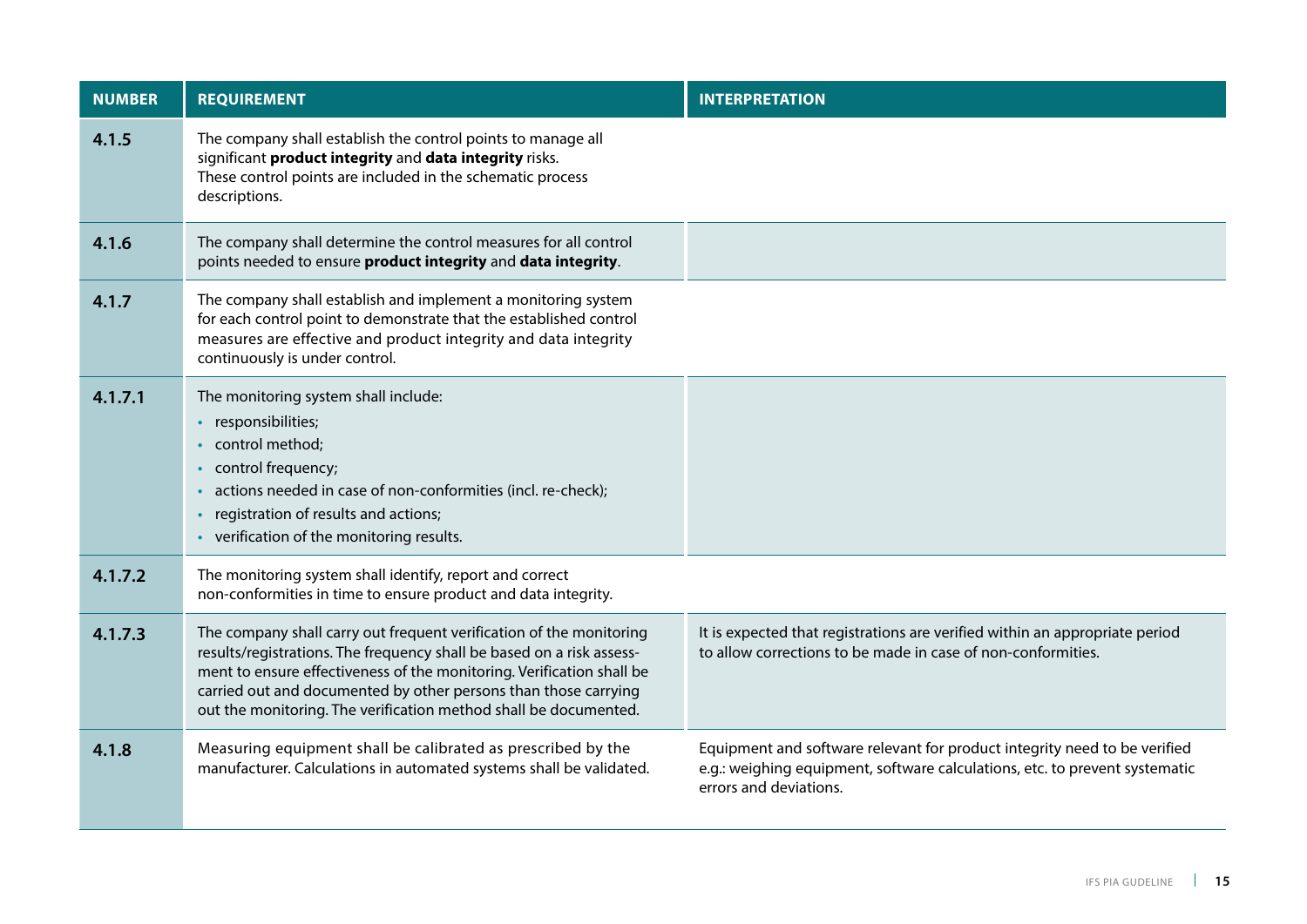

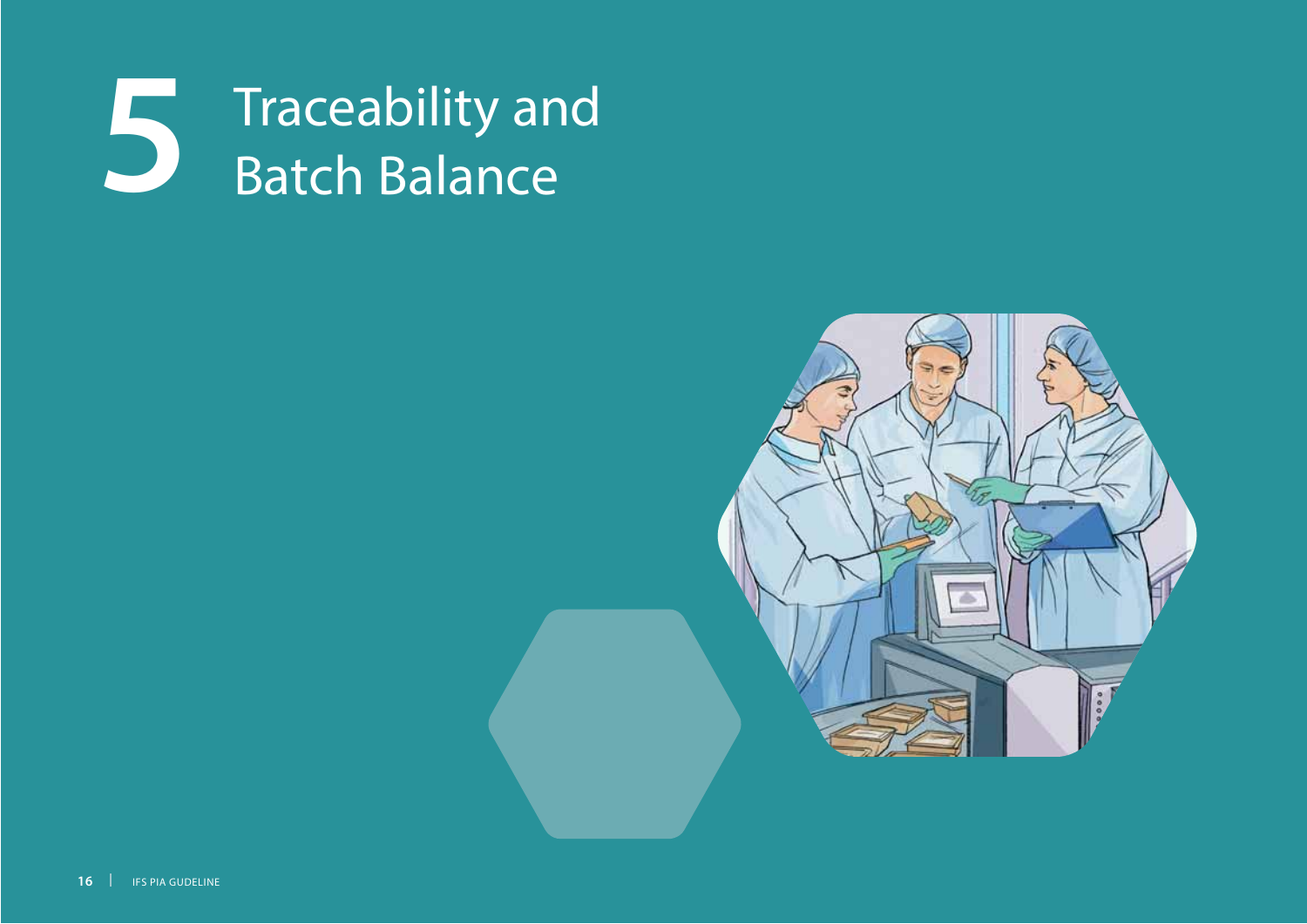| <b>NUMBER</b> | <b>REQUIREMENT</b>                                                                                                                                                                                                                                                                                                    | <b>INTERPRETATION</b>                                                                                                                                                                                                                                                                                                                                                                                                         |
|---------------|-----------------------------------------------------------------------------------------------------------------------------------------------------------------------------------------------------------------------------------------------------------------------------------------------------------------------|-------------------------------------------------------------------------------------------------------------------------------------------------------------------------------------------------------------------------------------------------------------------------------------------------------------------------------------------------------------------------------------------------------------------------------|
|               | <b>TRACEABILITY AND BATCH BALANCE</b>                                                                                                                                                                                                                                                                                 | The goal of this chapter is to implement a robust traceability sys-<br>tem. Therefore the system needs to be detailed, specific, complete<br>and accurate. The traceability system shall assure that all products<br>are fully traceable and shall enable the company to demonstrate<br>that product flows are under control and to mitigate the risk of<br>unallowed/unintentional dilution, mixing or exchange of products. |
| 5.1           | <b>TRACEABILITY</b>                                                                                                                                                                                                                                                                                                   |                                                                                                                                                                                                                                                                                                                                                                                                                               |
| 5.1.1         | The company shall identify all raw materials, packaging materials,<br>and (semi)final products with (a) specific claim(s) communicated<br>to consumers (B2C).<br>For these materials/products additional requirements are applicable<br>indicated with "SC".                                                          | Specific claim: Each extra explicitly specified product characteristic,<br>additional to (different from) the legal mandatory specifications, what<br>distinguishes one product from another, including a certified claim.<br>Certified claim: a claim that can only be used when the company holds<br>a valid third party certificate.                                                                                       |
| 5.1.2         | The company shall define the raw material batch size of raw materials<br>and packaging materials. A raw material batch is typically defined by<br>one type of raw material, one supplier, one date of receipt;<br>SC: and one supplier batch.                                                                         | In case one shipment of raw materials contains two or more different<br>supplier batch codes, it is (as a result of risk assessment) allowed to make<br>one raw material batch code, as long as the supplier batch codes are<br>traceable.                                                                                                                                                                                    |
| 5.1.3         | The company shall define the manufacturing batch size.<br>A manufacturing batch is typically defined by one product type,<br>one manufacturing date;<br>SC: and one manufacturing line and one manufacturing event.                                                                                                   | In case of high risk, the batch info needs to be more specific: including<br>place (manufacturing line) and time (manufacturing event).                                                                                                                                                                                                                                                                                       |
| 5.1.4         | The company shall describe and implement a system for the<br>identification of raw material batches and manufacturing batches.<br>This system shall ensure that raw materials, packaging materials<br>and (semi) final products can be identified at all times and during<br>all stages of the manufacturing process. | It is expected that all relevant personnel are aware of the need for identifi-<br>cation and know how products are to be identified.                                                                                                                                                                                                                                                                                          |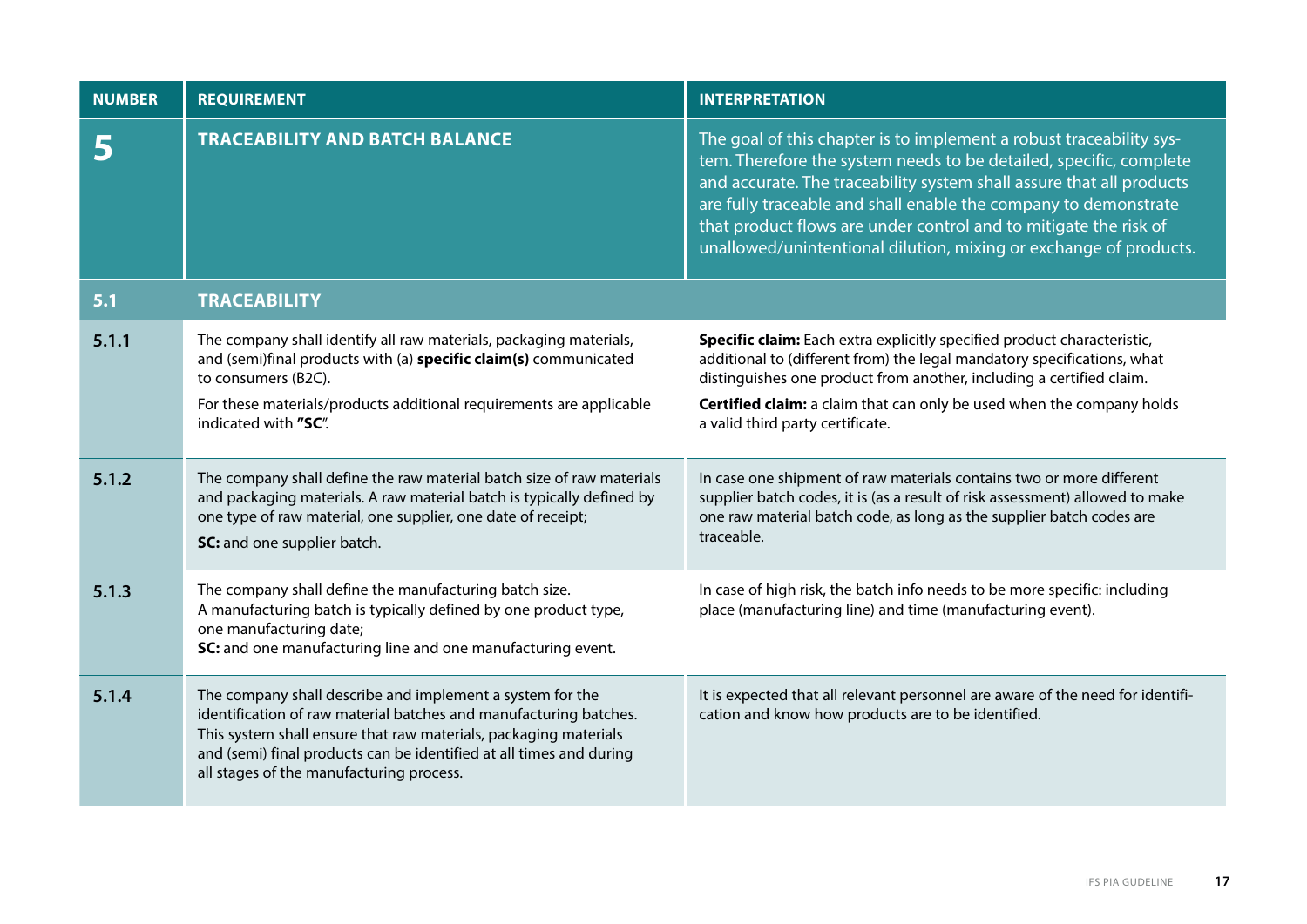| <b>NUMBER</b> | <b>REQUIREMENT</b>                                                                                                                                                                                                                                                                                                                                                                                                                                                                                                                                 | <b>INTERPRETATION</b>                                                                                                                                                                                                      |
|---------------|----------------------------------------------------------------------------------------------------------------------------------------------------------------------------------------------------------------------------------------------------------------------------------------------------------------------------------------------------------------------------------------------------------------------------------------------------------------------------------------------------------------------------------------------------|----------------------------------------------------------------------------------------------------------------------------------------------------------------------------------------------------------------------------|
| 5.1.5         | The company shall describe and implement a system for separation in<br>time and/or place to prevent mixing and/or exchange of raw material<br>batches and manufacturing batches at all times and during all stages<br>of the manufacturing process.                                                                                                                                                                                                                                                                                                | It is expected that all relevant personnel is aware of the need for separation<br>and know how products are to be separated. It is expected that control<br>measures are appropriate for the identified risks.             |
| 5.1.6         | The company shall ensure that the batch codes by which suppliers<br>identify their delivery batches are known, documented and checked.<br>Non-conformities shall be reported to the supplier.                                                                                                                                                                                                                                                                                                                                                      | It is expected that all incoming goods are checked on supplier batch<br>code to ensure full traceability. Absence or unreadable codes need to be<br>reported and corrected.                                                |
| 5.1.7         | The company shall establish and implement a procedure for the<br>management (storage, release, use) of batch identification materials.<br>Employees responsible for the use of identification materials shall<br>be trained.                                                                                                                                                                                                                                                                                                                       | This procedure shall prevent unauthorised and incorrect use of identifica-<br>tion materials leading to batches being labelled incorrectly.                                                                                |
| 5.2           | <b>BATCH BALANCE</b>                                                                                                                                                                                                                                                                                                                                                                                                                                                                                                                               |                                                                                                                                                                                                                            |
| 5.2.1         | The company shall describe and implement a system to follow each<br>raw material batch (including packaging) administratively so that<br>traceability (qualitative/quantitative) is ensured. This monitoring<br>system establishes per raw material batch an overview into which<br>manufacturing batches it has been processed. This monitoring system<br>is kept up-to-date so that the status of the batches is readily available.                                                                                                              |                                                                                                                                                                                                                            |
| 5.2.1.1       | SC: Each raw materials batch needs to be accountably verified (batch<br>balance) to monitor the effectiveness (accurateness, completeness) of<br>the traceability system.                                                                                                                                                                                                                                                                                                                                                                          | It is expected that for each batch of products with a specific claim a batch<br>balance is calculated as soon as possible to check whether registrations are<br>accurate and complete and product flows are under control. |
| 5.2.2         | The company shall describe and implement a system to follow each<br>manufacturing batch administratively so that traceability (qualita-<br>tive/quantitative) is ensured. This monitoring system establishes per<br>manufacturing batch a 'batch passport' including: the name of final<br>product, raw material/packaging batches used, volumes in kg and/or<br>numbers,<br>SC: the place of processing (process line), processing times.<br>This monitoring system is kept up-to-date so that the status of the<br>batches is readily available. |                                                                                                                                                                                                                            |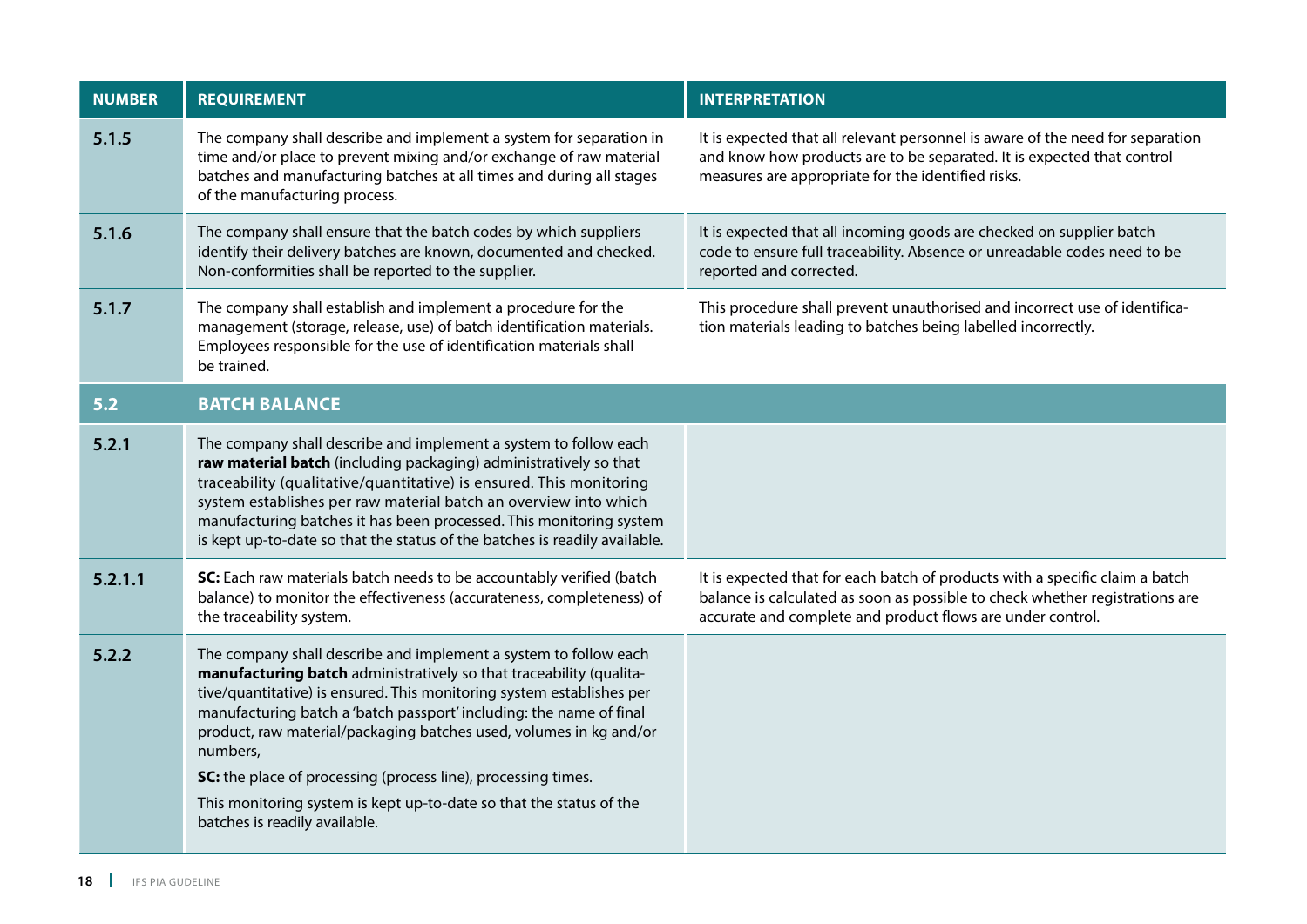| <b>NUMBER</b> | <b>REQUIREMENT</b>                                                                                                                                                                                                                                                                                                                                                                                         | <b>INTERPRETATION</b>                                                                                                                                                                                                                                                           |
|---------------|------------------------------------------------------------------------------------------------------------------------------------------------------------------------------------------------------------------------------------------------------------------------------------------------------------------------------------------------------------------------------------------------------------|---------------------------------------------------------------------------------------------------------------------------------------------------------------------------------------------------------------------------------------------------------------------------------|
| 5.2.2.1       | SC: Each completed batch passport needs to be accountably verified<br>(batch balance regarding materials with specific claims (5.1.1)) to<br>monitor the effectiveness (accurateness, completeness) of the tracea-<br>bility system.                                                                                                                                                                       | It is expected that for each batch of all products with a specific claim a<br>batch balance with regard to materials with specific claims is calculated<br>as soon as possible to check whether registrations are accurate and<br>complete and product flows are under control. |
| 5.2.3         | The company shall describe and implement a system to follow<br>deliveries administratively so that traceability (qualitative/<br>quantitative) is ensured. This monitoring system establishes per<br>manufacturing batch an overview to which customers it is supplied.<br>This monitoring system is kept up-to-date every day so that the<br>status of the supplies is continuously available.            |                                                                                                                                                                                                                                                                                 |
| 5.2.3.1       | SC: Each completed manufacturing batch needs to be accountably<br>verified (batch balance) to monitor the effectiveness (accuracy,<br>completeness) of the traceability system.                                                                                                                                                                                                                            | It is expected that for each batch of products with a specific claim a batch<br>balance is calculated as soon as possible to check whether registrations are<br>accurate and complete and product flows are under control.                                                      |
| 5.2.4         | The company shall determine a calculated waste percentage per<br>product (group)/process. These percentages are validated at least<br>once per year or re-established when the process is adapted and<br>are documented with underlying supportive evidence.                                                                                                                                               | This percentage enables the product balance calculation to be<br>"100% in balance": 100% input = 100% output.                                                                                                                                                                   |
| 5.2.5         | The company shall when applicable describe and implement a<br>procedure for rework. This procedure shall ensure the traceability<br>of all rework. Rework shall be registered in the manufacturing<br>batch passport. Employees shall be trained to manage rework<br>conform procedure.                                                                                                                    |                                                                                                                                                                                                                                                                                 |
| 5.2.6         | For raw materials, packaging materials and products with a<br>certified claim, the product flow needs to be accountably verified<br>(period mass balance) to monitor the effectiveness (accuracy,<br>completeness) of the traceability system of raw materials batches,<br>manufacturing batches and deliveries with a frequency based on<br>a risk assessment, but at least once every quarter of a year. |                                                                                                                                                                                                                                                                                 |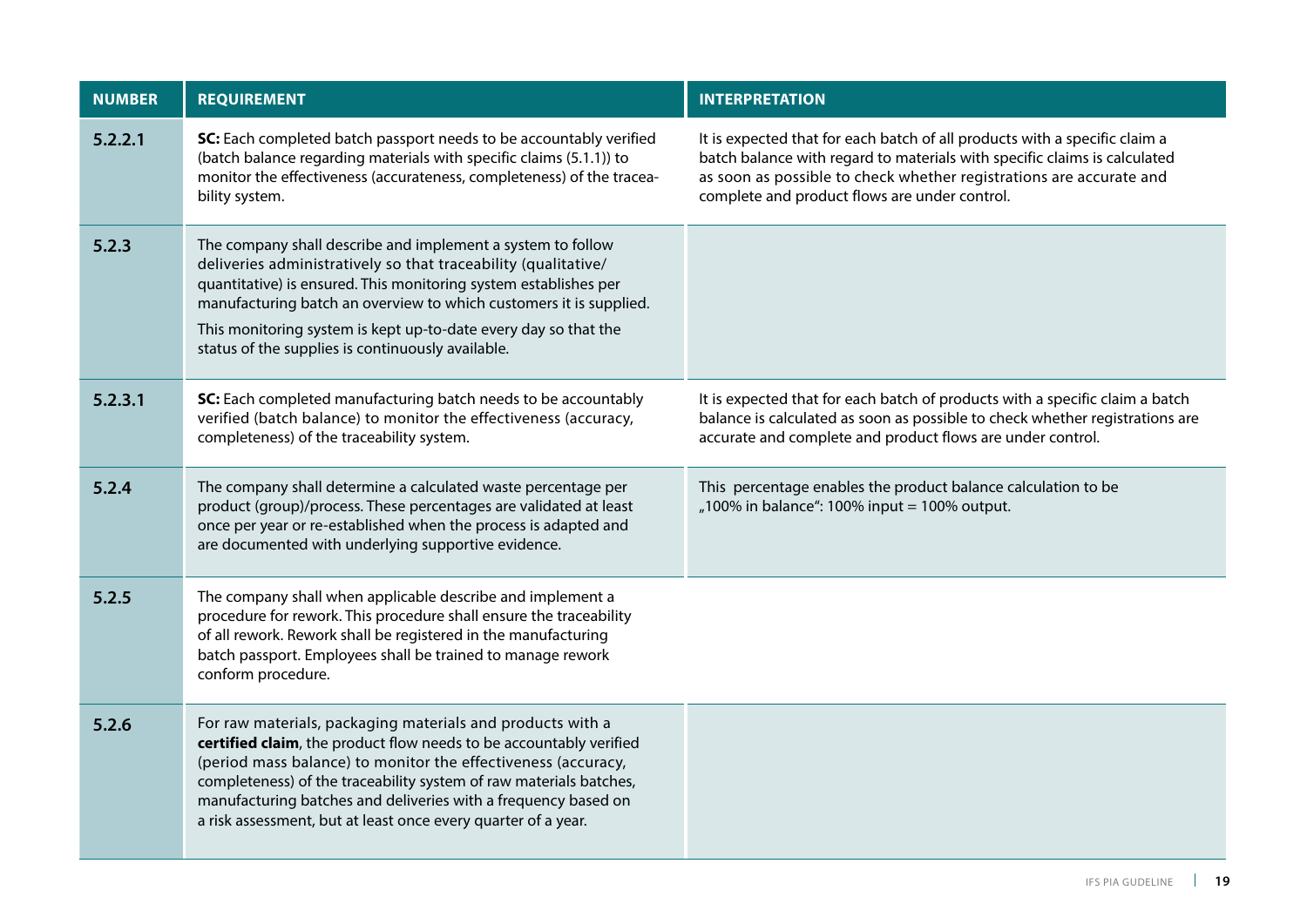

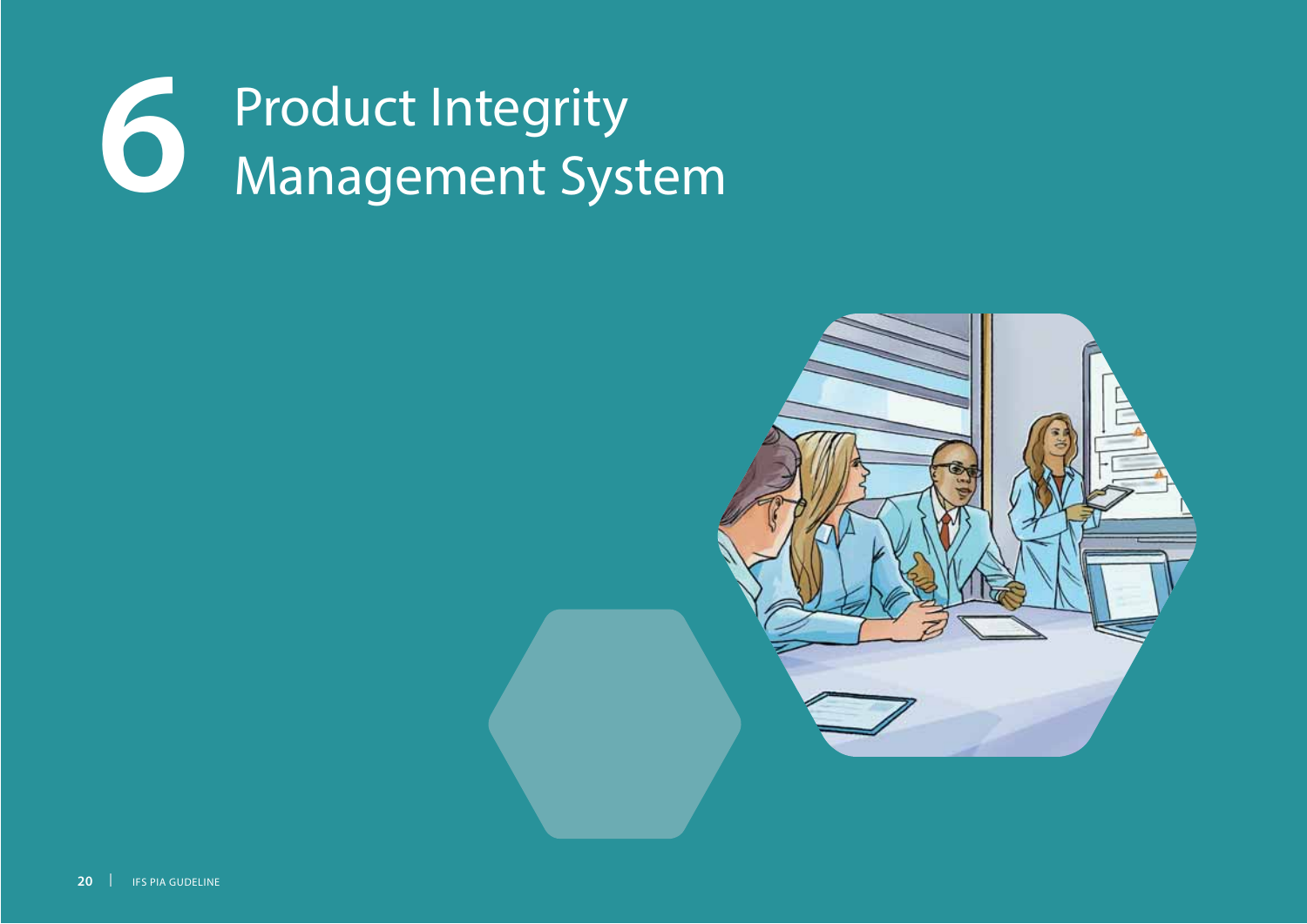| <b>NUMBER</b> | <b>REQUIREMENT</b>                                                                                                                                                                                       | <b>INTERPRETATION</b>                                                                                                                                                                                                                                                                                                                                                               |
|---------------|----------------------------------------------------------------------------------------------------------------------------------------------------------------------------------------------------------|-------------------------------------------------------------------------------------------------------------------------------------------------------------------------------------------------------------------------------------------------------------------------------------------------------------------------------------------------------------------------------------|
| 6             | <b>PRODUCT INTEGRITY MANAGEMENT SYSTEM</b>                                                                                                                                                               | The goal of this chapter is to integrate product integrity procedures<br>and control measures into the certified management system.<br>Personnel need to be trained and supervised. Deviations and non-<br>conformities need to be identified and corrected. Improvement<br>points need to be identified to ensure the effectiveness of the<br>product integrity management system. |
| 6.1           | <b>ORGANISATION</b>                                                                                                                                                                                      |                                                                                                                                                                                                                                                                                                                                                                                     |
| 6.1.1         | The company shall have and maintain a current schematic overview<br>of the company's organisational structure.                                                                                           | The documentation shall indicate the functions with a specific<br>task/responsibility within the product integrity management system.                                                                                                                                                                                                                                               |
| 6.1.2         | The company shall ensure that employees carrying out activities<br>within the product integrity management system are trained and<br>competent.                                                          |                                                                                                                                                                                                                                                                                                                                                                                     |
| 6.1.3         | The company shall carry out an update training at least once a year.                                                                                                                                     | A general update training is applicable for all employees and a specific<br>update training is applicable for employees in functions with a specific<br>task/responsibility within the product integrity system.                                                                                                                                                                    |
| 6.1.4         | The effectiveness of the trainings shall be verified demonstrably.                                                                                                                                       |                                                                                                                                                                                                                                                                                                                                                                                     |
| 6.1.5         | The company shall appoint a replacement for key staff regarding the<br>product integrity management system.                                                                                              | The documentation shall indicate the key functions within the product<br>integrity management system.                                                                                                                                                                                                                                                                               |
| 6.1.6         | The company shall ensure that managers have demonstrably daily<br>supervision on the effective implementation of the product integrity<br>management system and take action in case of non-conformities. | It is expected that managers are frequently present on the work floor to<br>check and coach employees. Daily supervision includes verification of<br>control point registrations.                                                                                                                                                                                                   |
| 6.2           | <b>MANAGEMENT SYSTEM</b>                                                                                                                                                                                 |                                                                                                                                                                                                                                                                                                                                                                                     |
| 6.2.1         | The company shall have a GFSI approved certified food safety<br>management system and a valid GFSI approved certificate.                                                                                 |                                                                                                                                                                                                                                                                                                                                                                                     |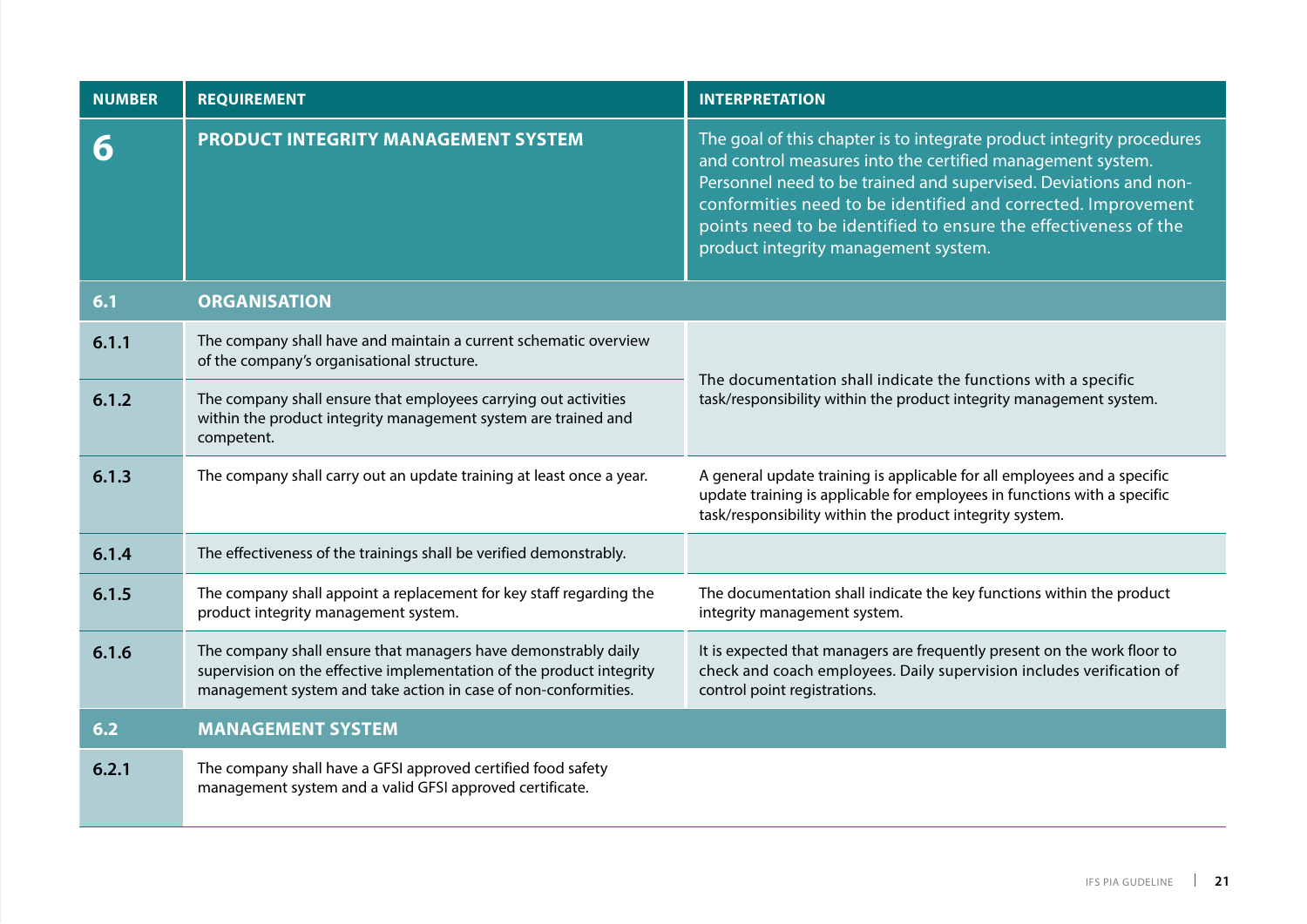| <b>NUMBER</b> | <b>REQUIREMENT</b>                                                                                                                                                                                                                                                   | <b>INTERPRETATION</b>                                                                                                                                                                                                                                                                       |
|---------------|----------------------------------------------------------------------------------------------------------------------------------------------------------------------------------------------------------------------------------------------------------------------|---------------------------------------------------------------------------------------------------------------------------------------------------------------------------------------------------------------------------------------------------------------------------------------------|
| 6.2.2         | The company shall integrate the management of product & data<br>integrity into the procedures and instructions of the certified<br>management system (including management of trainings, docu-<br>ments, internal audits, complaints, recalls, verifications, etc.). | It is expected that the requirements of this standard are incorporated<br>in the scope of the company's certified management system regarding<br>training and instruction of personnel, verification of the effectiveness<br>of the system, incident management and continuous improvement. |
| 6.2.3         | The company shall establish and implement a procedure for<br>approval, adaptation and implementation of supplier and customer<br>contracts so that all customer requirements are integrated in the<br>product integrity management system.                           | A new and/or changed contract may require an update of the product<br>integrity risk assessment. The integrity manager needs to be involved in<br>the procedure.                                                                                                                            |
| 6.2.4         | The company shall evaluate the rotation of suppliers, subcontractors,<br>certification body and customers and its effect on integrity risk man-<br>agement at least once a year.                                                                                     | It is expected that a root cause analysis may indicate improvement point(s)<br>for the product integrity management system.                                                                                                                                                                 |
| 6.3           | <b>NONCONFORMING PRODUCTS</b>                                                                                                                                                                                                                                        |                                                                                                                                                                                                                                                                                             |
| 6.3.1         | The company shall ensure that (based on risk analysis) the<br>packaging of raw materials, packaging materials and final products<br>are tamper evident. Products with tampered packaging shall be<br>identified, isolated, blocked and documented.                   |                                                                                                                                                                                                                                                                                             |
| 6.3.2         | The company shall ensure that returned products are identified,<br>isolated, blocked and documented.                                                                                                                                                                 |                                                                                                                                                                                                                                                                                             |
| 6.3.3         | The company shall ensure that non-conforming products are<br>identified, isolated, blocked and documented.                                                                                                                                                           |                                                                                                                                                                                                                                                                                             |
| 6.3.4         | The company shall determine and implement a procedure for<br>the release of blocked products including responsibilities and<br>authorisations.                                                                                                                       | Before releasing blocked products, the product integrity risks need<br>to be considered. The integrity manager has the final responsibility<br>for releasing products.                                                                                                                      |
| 6.3.5         | The release of blocked products shall be documented including<br>motivations, actions taken, designation of the product, unique<br>lot code(s) and released-by-name.                                                                                                 |                                                                                                                                                                                                                                                                                             |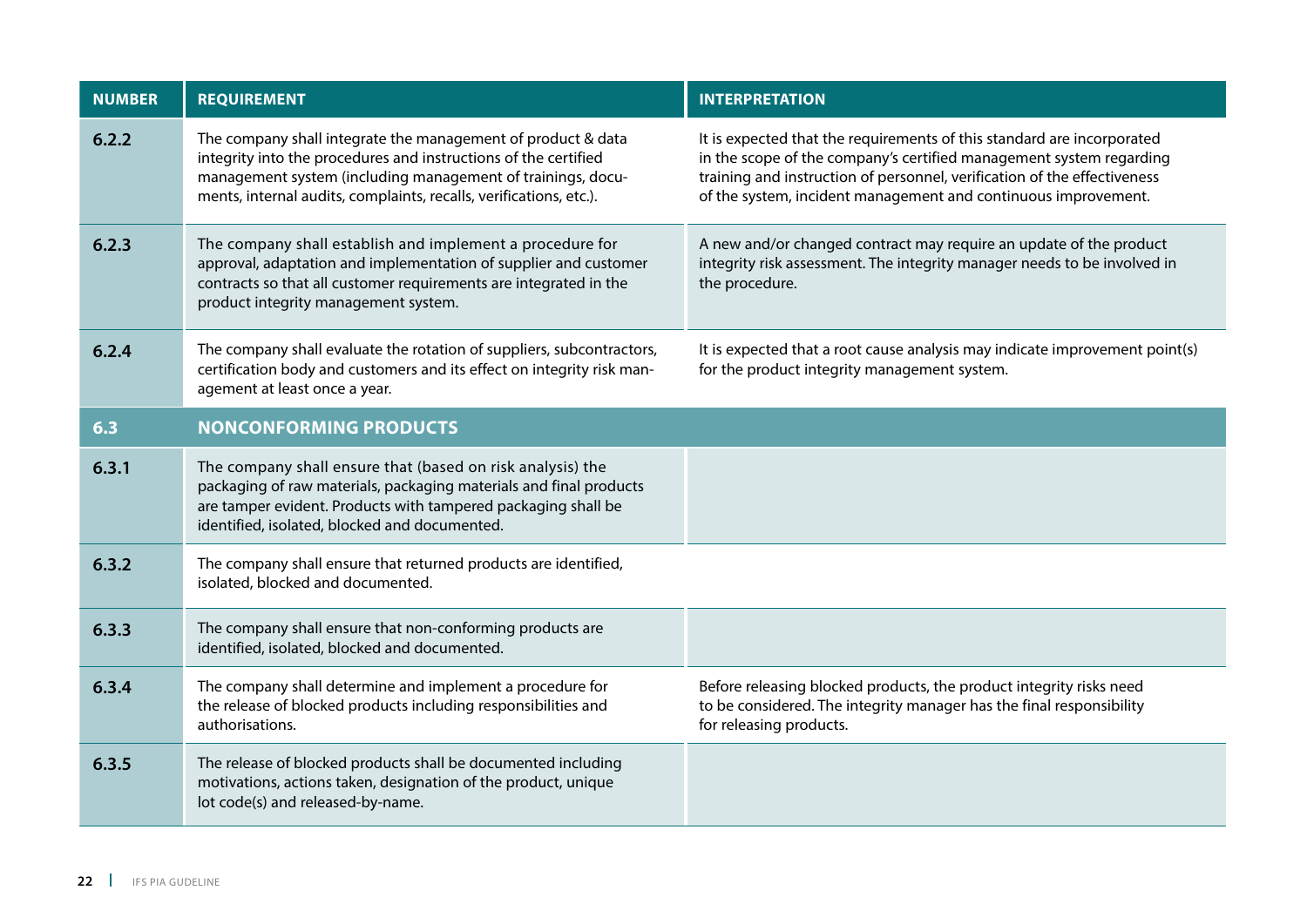## Product Integrity **7**Financial Management

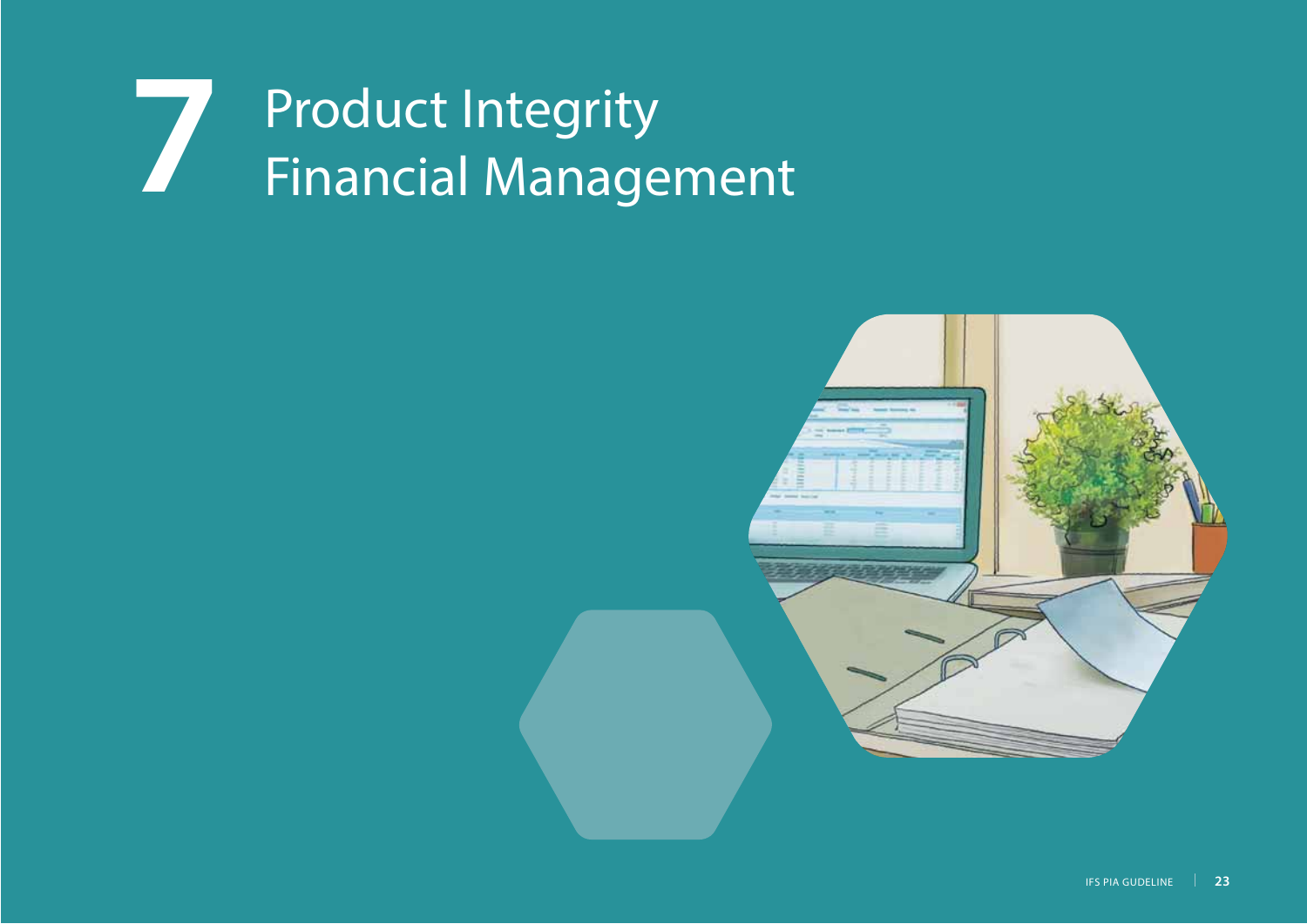| <b>NUMBER</b> | <b>REQUIREMENT</b>                                                                                                                                                                                                                                                                                                                                                                                          | <b>INTERPRETATION</b>                                                                                                                                                                                                 |
|---------------|-------------------------------------------------------------------------------------------------------------------------------------------------------------------------------------------------------------------------------------------------------------------------------------------------------------------------------------------------------------------------------------------------------------|-----------------------------------------------------------------------------------------------------------------------------------------------------------------------------------------------------------------------|
|               | PRODUCT INTEGRITY FINANCIAL MANAGEMENT                                                                                                                                                                                                                                                                                                                                                                      | The goal of this chapter is to focus on financial hazards in the<br>day-to-day business. It is expected that the company is aware of<br>these risks and has implemented appropriate control measures<br>demonstrably. |
| 7.1.1         | The company shall comply with applicable legislation. Issues with<br>justice and authorities (food safety, tax, labour, environmental,<br>etc.) resulting in a penalty in the past period (max. 3 years) shall be<br>reported to the assessor.                                                                                                                                                              | Issues with authorities may indicate the company's commitment to<br>comply with legislation.                                                                                                                          |
| 7.1.2         | The company shall ensure that the annual financial report is<br>approved without reservation by a registered accountant and is<br>published within 6 months after closing of the financial year.                                                                                                                                                                                                            | Late publication of the financial yearly report or comments by the<br>accountant may be an indication of financial issues.                                                                                            |
| 7.1.3         | The company shall establish and implement a procedure for<br>the monitoring of purchase prices of raw materials/packaging<br>materials to:<br>• have a current overview of normal average rates;<br>identify and register batches/contracts with abnormal prices;<br>$\bullet$<br>discuss these abnormalities in a multidisciplinary team and<br>· decide on follow up actions to ensure product integrity. | The situation where one person has the power to decide by him/herself<br>is not accepted. It is expected that involvement of a multidisciplinary                                                                      |
| 7.1.4         | The company shall establish and implement a procedure for the<br>monitoring of payments to suppliers of raw materials and packaging<br>materials to ensure that:<br>payments are only made to suppliers that are approved by the<br>$\bullet$<br>product integrity management system;<br>payments of invoices with abnormal prices are only made after<br>approval of a multidisciplinary team.             | team (minimal 3 persons) will enhance integer management.<br>The company shall be able to demonstrate the implementation and<br>effectiveness of these procedures.                                                    |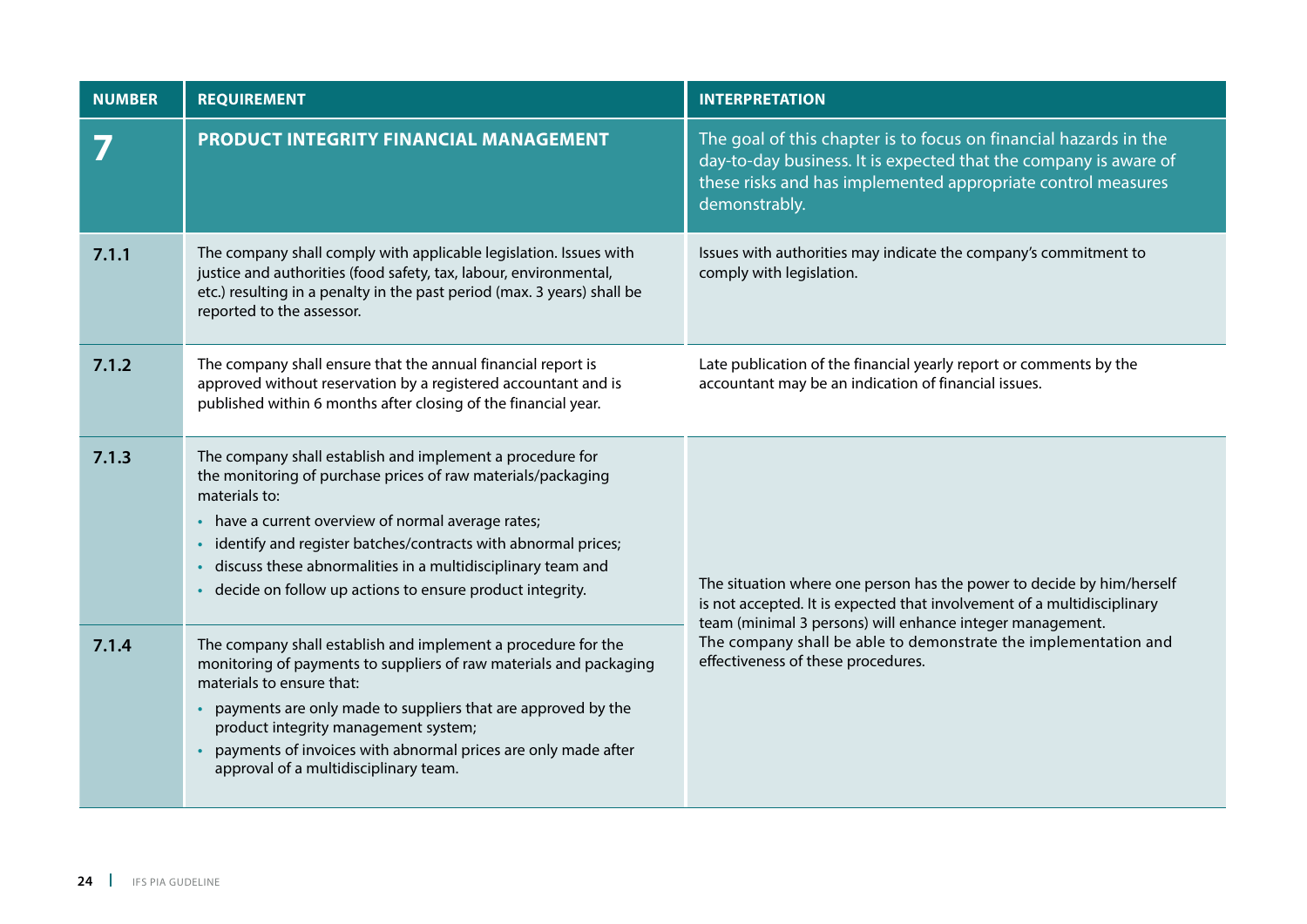| <b>NUMBER</b> | <b>REQUIREMENT</b>                                                                                                                                                                                                                                                                                            | <b>INTERPRETATION</b>                                                                                                                                                                                                                                                                                                  |
|---------------|---------------------------------------------------------------------------------------------------------------------------------------------------------------------------------------------------------------------------------------------------------------------------------------------------------------|------------------------------------------------------------------------------------------------------------------------------------------------------------------------------------------------------------------------------------------------------------------------------------------------------------------------|
| 7.1.5         | The company shall have a procedure for the handling of improper<br>(financial) pressure by the customer to:<br>identify, register and report improper pressure to top<br>management;<br>discuss improper pressure by a multidisciplinary team and<br>decide on follow up actions to ensure product integrity. | The situation where one person has the power to decide by him/herself<br>is not accepted. It is expected that involvement of a multidisciplinary<br>team (minimal 3 persons) will enhance integer management.<br>The company shall be able to demonstrate the implementation and<br>effectiveness of these procedures. |
| 7.1.6         | In case the company is significantly (financially) dependent of a<br>customer, the company shall establish and implement a procedure<br>to discuss situations of pressure critical to product integrity with the<br>customer. This procedure shall be agreed with the customer.                               | A company is dependent of a customer where in case of losing the<br>customer this leads to: dismissal of personnel and/or a reorganization<br>and/or a situation of financial loss instead of profit.                                                                                                                  |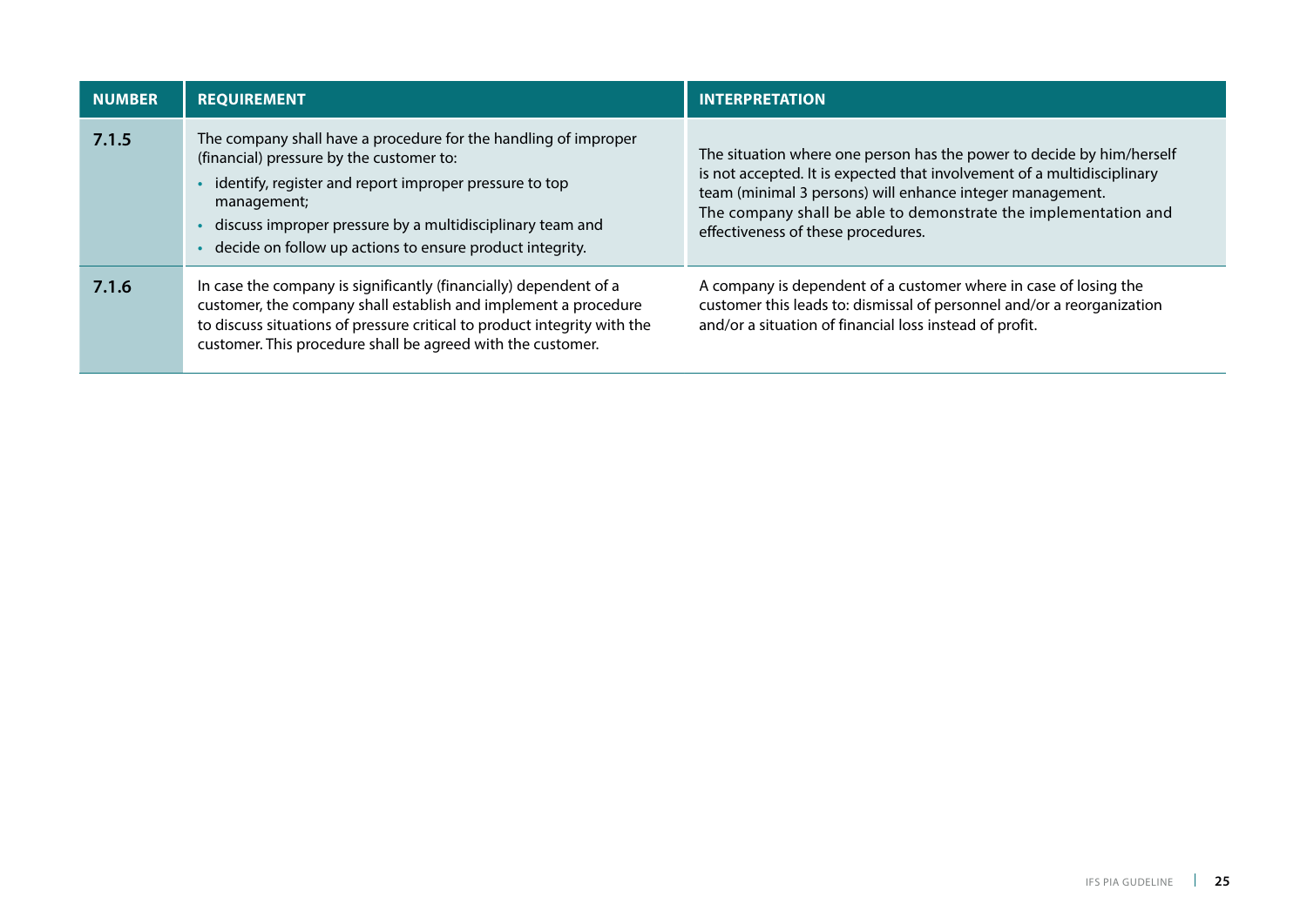## **Professional conclusion of the assessor**

| <b>NUMBER</b> | <b>REQUIREMENT</b>                                                                                                                                   | <b>INTERPRETATION</b>                                                                                                                                                                                                                                  |
|---------------|------------------------------------------------------------------------------------------------------------------------------------------------------|--------------------------------------------------------------------------------------------------------------------------------------------------------------------------------------------------------------------------------------------------------|
|               | The management and key personnel showed a sincere drive to<br>ensure product integrity (do they want it?).                                           | Personal and professional evaluation by the assessor of the demonstrable<br>genuine motivation of the management and key personnel by taking<br>leadership and by setting the right example related to product integrity.                              |
|               | The management and key personnel showed an appropriate risk<br>awareness to support an effective product integrity system (are they<br>able to?).    | Personal and professional evaluation by the assessor of the demonstrable<br>knowledge and accurateness (being to-the-point) of the management<br>and key personnel regarding relevant product integrity risks and effective<br>integrity measurements. |
|               | The management and key personnel demonstrated that they are in<br>control and that the integrity management system is effective (do<br>they do it?). | Personal and professional evaluation by the assessor of the demonstrable<br>result oriented drive, determination and persistence of the management<br>and key personnel for ensuring product integrity in practice.                                    |
|               | In relation to best practices the company showed strong- and/or<br>improvement points resulting into a bonus/malus.                                  | Personal and professional evaluation by the assessor of the level of<br>product integrity measurements and practices of the company in relation<br>to comparable companies and state of the art solutions.                                             |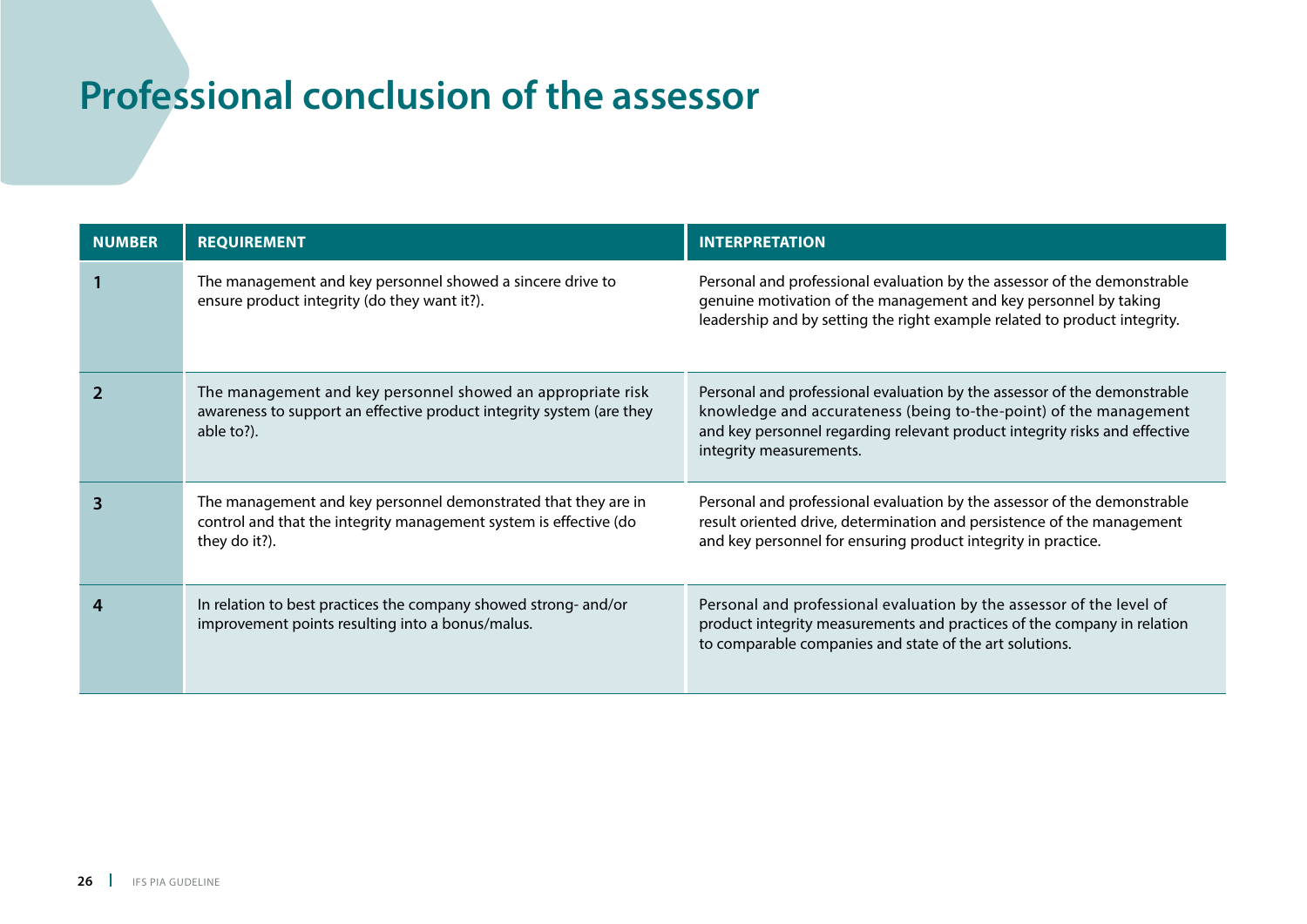#### **Imprint**

IFS Management GmbH Am Weidendamm 1A 10117 Berlin Germany

Phone: +49 30 726 250 74 Telefax: +49 30 726 250 79 E-mail: info@ifs-certification.com www.ifs-certification.com

© IFS, April 2019